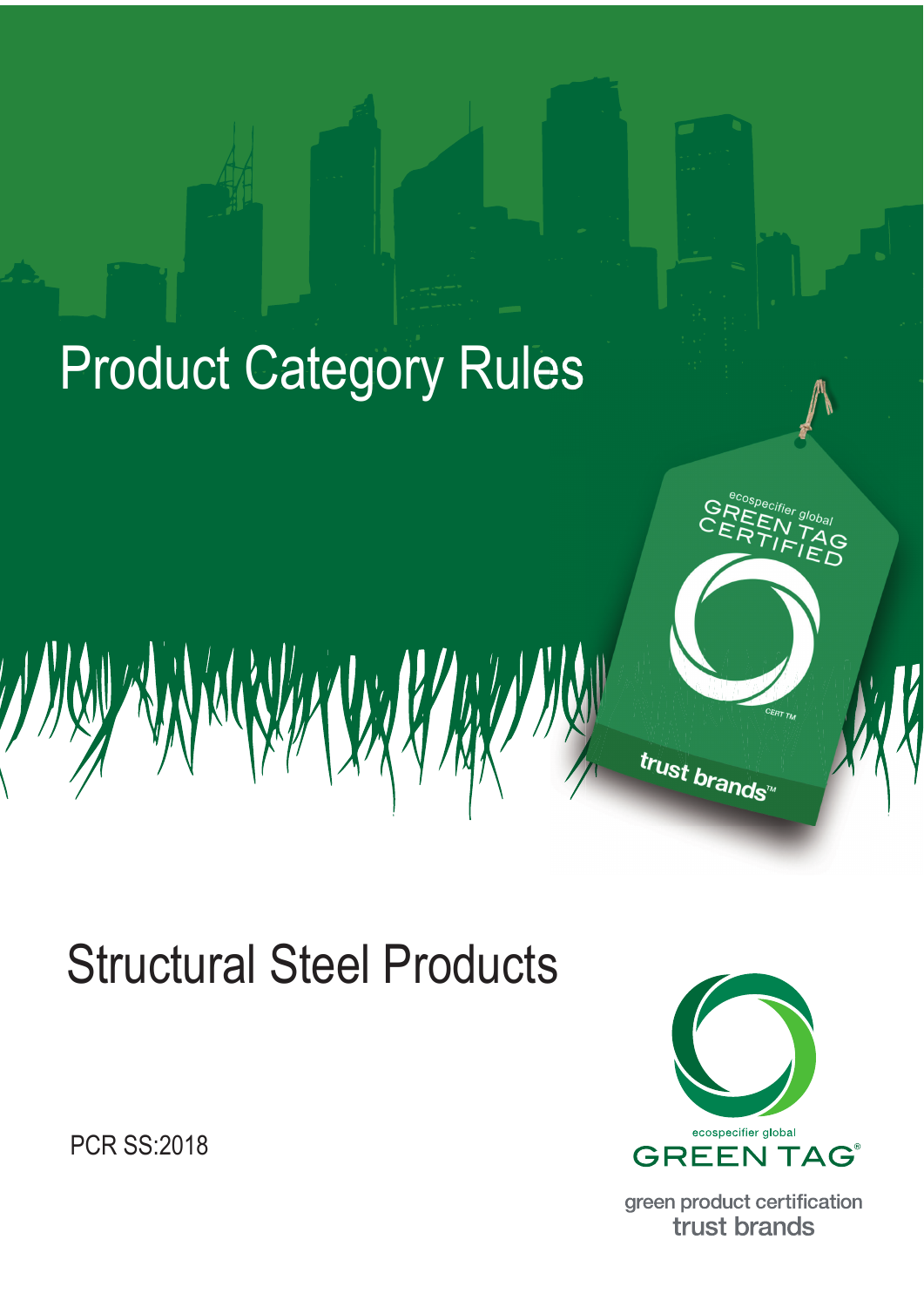# **GLOBAL GREENTAG INTERNATIONAL PTY LTD**

# **ENVIRONMENTAL PRODUCT DECLARATION (EPD) PROGRAM**

**Type III EPDs** 

# **Product Category Rules (PCR) based on Life Cycle Analysis**

**Structural Steel Products PCR 2017‐2020** 

180918\_PCRstructuralsteel@Evah18Sept2018\_NBA\_v4 Version 2.1 Uncontrolled if printed or used outside of GGTI System. Approved: DB 25.08.17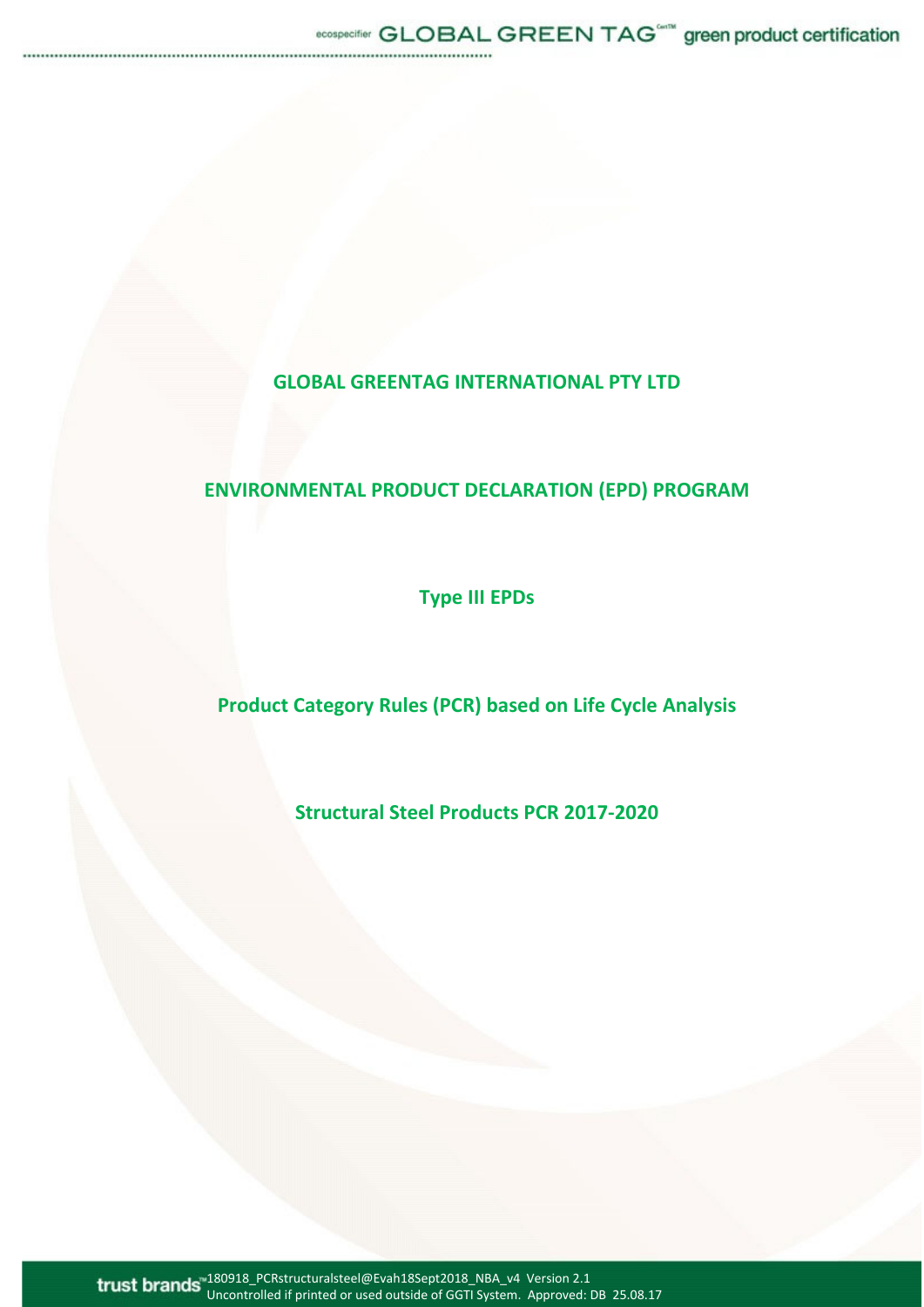# **Table of Contents**

| <b>Index</b>   | <b>Section</b> | Page |
|----------------|----------------|------|
| $\mathbf{1}$ . |                |      |
| 2.             |                |      |
| 3.             |                |      |
| 4.             |                |      |
| 5.             |                |      |
| 6.             |                |      |
| 7.             |                |      |
| 8.             |                |      |
| 9.             |                |      |
| 10.            |                |      |
| 11.            |                |      |
| 12.            |                |      |
| 13.            |                |      |
| 14.            |                |      |
| 15.            |                |      |
| 16.            |                |      |
| 17.            |                |      |
| 18.            |                |      |
| 19.            |                |      |
| 20.            |                |      |
| 21.            |                |      |
| 22.            |                |      |
| 23.            |                |      |
| 24.            |                |      |
| 25.            |                |      |
| 26.            |                |      |
| 27.            |                |      |
| 28.            |                |      |
| 29.            |                |      |
| 30.            |                |      |
| 31.            |                |      |
| 32.            |                |      |
| 33.            |                |      |
| 34.            |                |      |
| 35.            |                |      |
| 36.            |                |      |
| 37.            |                |      |
| 38.            |                |      |
| 39.            |                |      |
| 40.            |                |      |
| 41.            |                |      |
| 42.            |                |      |
| 43.            |                |      |
| 44.            |                |      |
|                |                |      |
|                |                |      |
|                |                |      |

.............................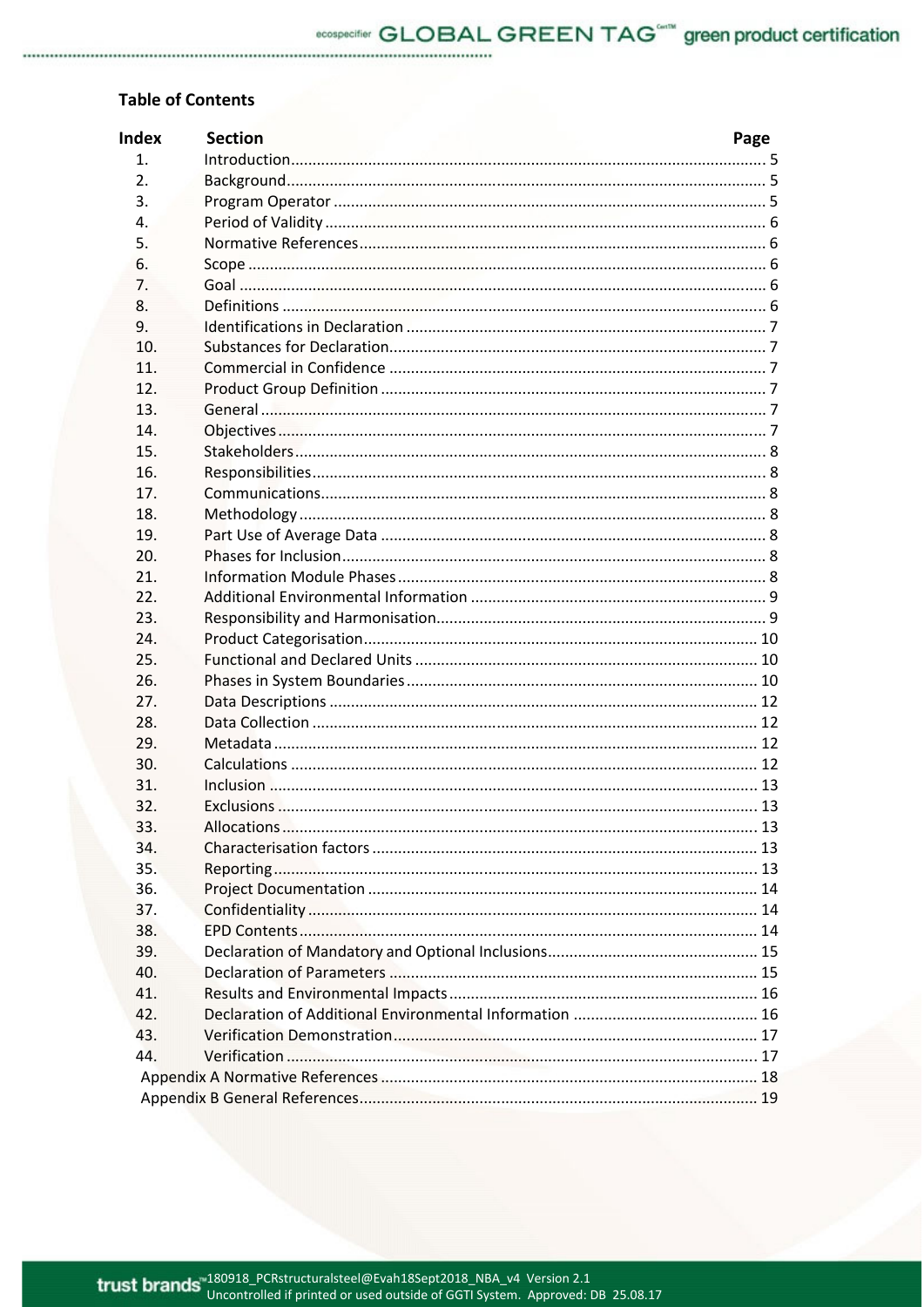# **Section One**

# **I. Application**

This document is set out for two parts. Section one applies to a particular product category while section two pertains to all product categories. The latter is called the PCR master document. When new product assessments are needed, section one is revised and new rules defined for that category. As environmental health legislation is enacted, rules in the master document shall be revised with file name and revisions clearly marked so all such PCRs are identifiable for those points in time.

# **II. Authors**

These product category rules, compiled by Delwyn Jones, Director Sustainability, The Evah Institute a Division of Ecquate Pty Ltd and Shloka Ashar, Product Certifier, Global GreenTag have been customised for this product class by Nana Bortsie‐Aryee, Product Certifier, Global GreenTag. Rules were approved for Global GreenTag adoption by David Baggs, Program Director, Global GreenTag International Pty Ltd.

# **III. Terms of Validity**

- **•** Product Category Rules Structural Steel Products PCR SS: 2018
- PCR issue date 21/09/2018 and
- Period of validity to 21/09/2021

# **IV. Goal**

The intended goal of this PCR is a guide for developing EPDs for sets of defined product with specified functionality. Users include specifiers, manufacturers and stakeholders. It is valid for all such defined products and related components according to standards and technical approvals herein.

# **V. Product Set Definition**

- The declared product set includes structural steel used for building and infrastructure applications of all kinds including fabrications of:
- **Beams, columns, piles, lintels, bar and framing plus angle, tee, channel, pipe and hollow sections:**
- Ferrous material types including iron, low carbon and high strength and stainless steels offering:
- High tensile as well as compressive strength, stiffness, toughness, durability and ductility properties in:
- Interior as well as nominated exterior low corrosion zone C2 to high corrosion zone C5 exposures.

Specifications must conform to International and Australian Standards including:

- International Standard ISO 1461:2009 Hot dip galvanized coatings on fabricated ferrous products
- ASTM A123 / A123M ‐17 Standard Specification for Zinc Coatings on Iron and Steel Products
- Australian Standard AS/NZS 2312:2002 Guide to the protection of structural steel against atmospheric corrosion by the use of protective coatings
- Australian Standards AS/NZS 2312.2:2014 Guide to the protection of structural steel against atmospheric corrosion by the use of protective coatings Hot dip galvanizing
- Australian Standard AS/NZS 4680:2006 Hot-dip galvanized coatings on fabricated ferrous articles

System outcomes and results are declared per unit mass and reflect product performance at reference conditions of strength, wear, temperature and humidity defined by 14025:2006, 6.7.1

The functional unit for cradle to grave EPDs e.g. reflects reference conditions for 60 year service of structural steel lintels, beams, columns, framing & or bar or other shapes in a given sector/ kilogram.

# **VI. Declared Unit**

Here the declared unit is a tonne of structural steel lintels, beams, columns, framing and or bar.

# **VII. Functional Unit**

Here the functional unit is 60 year structural steel lintels, beams, columns, framing or bar use in construction in nominated low corrosion zone C2 to high corrosion zone C5 environments / tonne cradle to grave.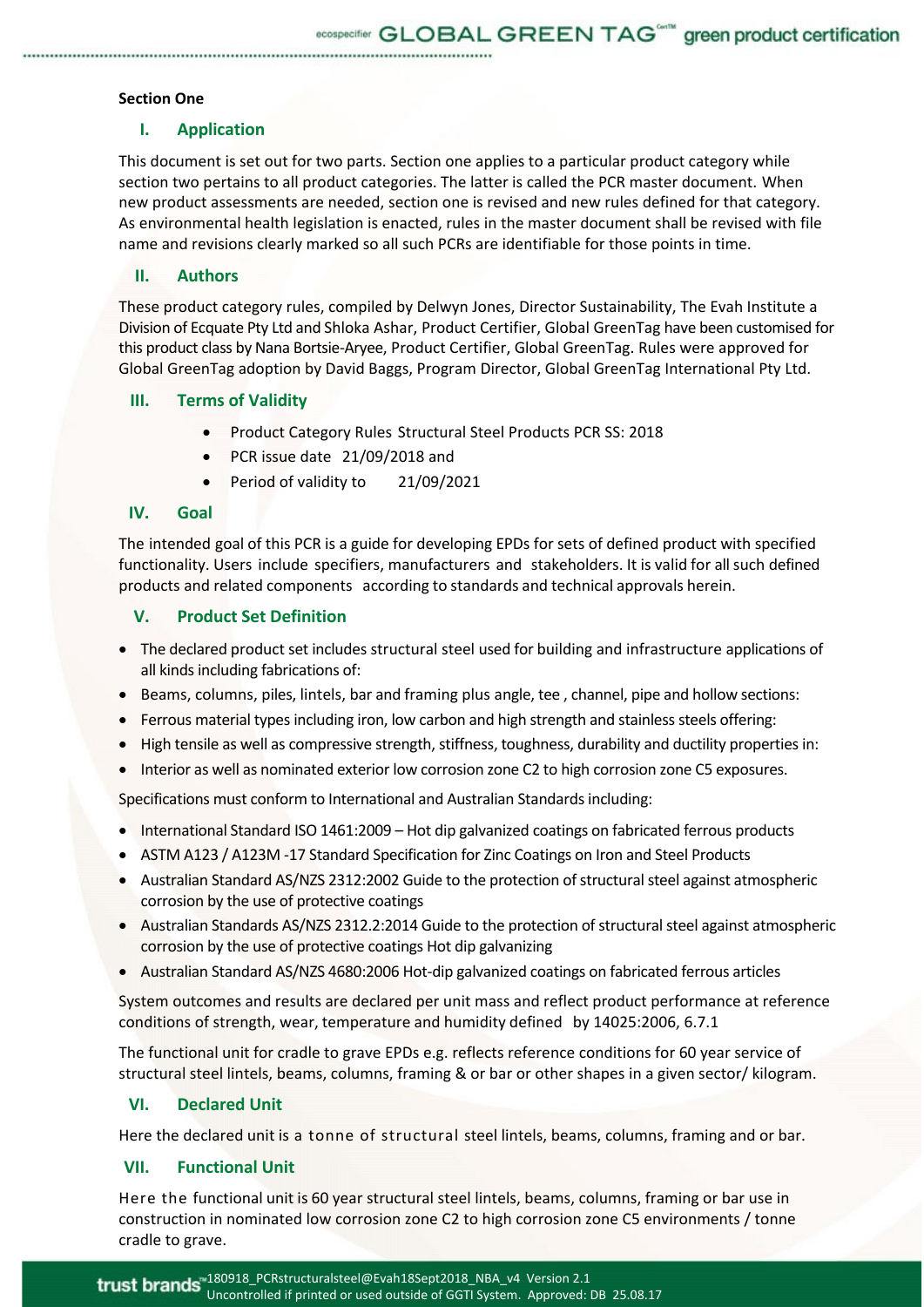#### **Section Two**

#### **1. Introduction**

Building and construction stakeholders seek information to enable decision making on environmental issues. This is now supported by initiatives including ecolabels and environmental product declarations (EPD) and Building Product Declarations (EBD). Stakeholders need clear, truthful and unbiased guidance. Expressing information with consistent meaning and quality is vital so it is imperative that EPDs and ecolabels be founded on life-cycle inventory (LCI) and related information.

Product category rules (PCR) aim to guide users developing EPDs according to established standards. These rules were compiled by Delwyn Jones, Director Sustainability, The Evah Institute a Division of Ecquate Pty Ltd and Shloka Ashar, Product Certifier, Global GreenTag. They were approved for Global GreenTag adoption by David Baggs, Program Director, Global GreenTag International Pty Ltd.

#### **2. Background**

These rules are intended for clients and stakeholders of Global GreenTag CertTM and the Evah Institute working to develop valid EPDs. They are to cover all environmental aspects considered across all building product types under assessment. A PCR will be valid for all such product and buildings according to prevailing AS/NZS performance standards in each product type and exposure. This PCR was developed to comply with provisions of:

- ISO 14040: 2006 standards, Environmental management, Life cycle assessment (LCA);
- ISO 14025: 2006 Environmental labelling and declarations Type III environmental declarations, Principles and procedures;
- EN 15804:2012+A1:2013 re Sustainability of Construction Works, General Principles
- ISO 21930: 2007 Building construction: Sustainability in building construction, Environmental declaration of building products;

It is based on building materials:

- Environmental and human health assessment carried out in databases held at The Evah Institute 2008 to 2016 of >4000 products in which manufacturers participated.
- LCA study carried out in Construction Innovation Cooperative Research Centre's LCADesign development projects 2001 to 2009 in which 28 cross sector industry agencies participated.

The EPD shall present key data reported in life cycle phases of acquisition, manufacturing, construction, in‐use and disposition plus gross data aggregated across all phases cradle to grave. Where data is lacking it may be based on fewer phases (information modules) as in ISO 21930:2007 clause 5.5. Comparability of EPDs shall be in accordance with ISO 14025, clause 4 and 5.6 needs.

#### **3. Program Operator**

The PCR Program Operator is Global GreenTag International Pty Ltd, ABN 44600051554, PO Box 311 Cannon Hill QLD 4170 Australia, Telephone+ 617 3399 9686, www.globalgreentag.com, Email admin@globalgreentag.com

The PCR Moderator responsible for the master document is Murray Jones, Director, Ecquate ABN15129886675, PO Box 123 Thirroul NSW 2515 Australia, Telephone + 617 3103 4979 http://www.evah.com.au, Email murrayjones@internode.on.net.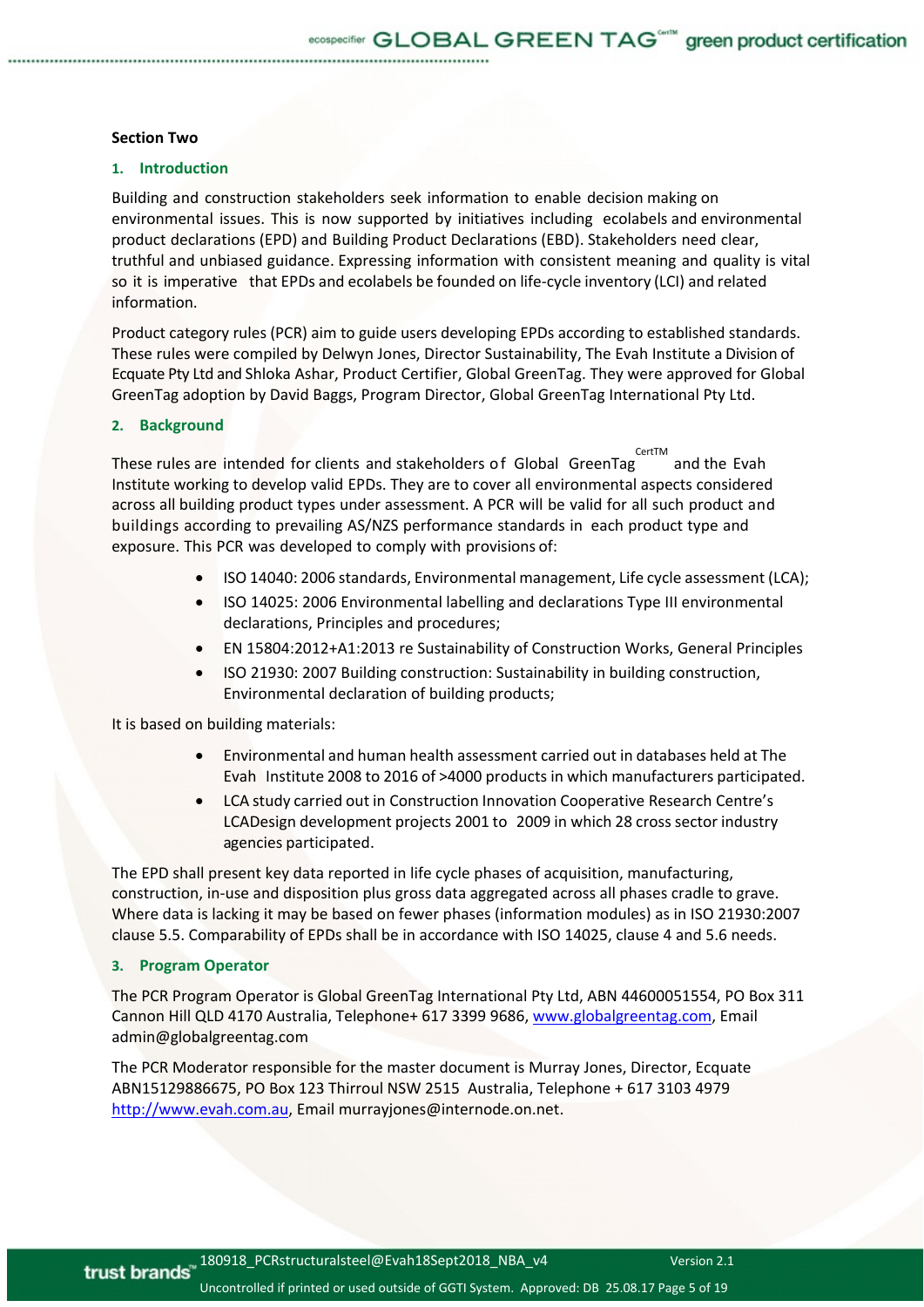# **4. Period of Validity**

Section 2 of this document is valid from 22/02/2017 for 3 years and then 22/02/2020. As new environmental health legislation is enacted the rules shall be revised with file name and revisions clearly marked so that the relevant PCRs are identifiable for those points in time.

#### **5. Normative References**

Normative references applicable to this EPD are listed in Appendix A and related methodology references are listed in Appendix B. International Standards for environmental labelling are:

- General principles: ISO 14020;
- Self-declared environmental claims, type II environmental labelling (ISO 14021), as well as
- Principles and procedures of environmental labels and declarations, types I and III environmental labelling e.g. in ISO 14024 and ISO 14025.

The ISO 21930:2007(E) standard covering environmental aspects is one of a suite including ISO:

- 15392 Sustainability in building construction: General principles;
- 21932 Buildings and constructed assets: Sustainability in building construction: Terminology;
- /TS 21929-1 Sustainability in building construction: Sustainability indicators Part 1 Framework;
- 21930 Sustainability in building construction: Environmental declaration of building products;
- /TS 21931‐1 Sustainability in building construction: Framework for methods of assessment for environmental performance of construction works: Part 1: Buildings.

#### **6. Scope**

These principles and framework are according to ISO 21930 for product category rules and reference service life in buildings. They form a basis for programs leading to type III product EPDs conforming to ISO 14025. T hey contain specifications and requirements that complement ISO 14025 and provide a framework for PCR compliance as defined in ISO 14025 for type III EPDs and encompass the requirements of EN 15804.

#### **7. Goal**

The intended goal is a guideline for developing EPDs for interior and exterior building product applications. Users will be specifiers, manufacturers and other interested parties. It is valid for all such products and related components according to standards and technical approvals herein.

#### **8. Definitions**

Applicable terms in ISO 21932, 6707‐1, 14001, 14025, 14040, 14050 and EN 15804 are:

- a) Complementary ancillary products: One that enables product functionality e.g. fasteners.
- b) Products, goods or service: Parts, assembly or elements used in building or works life cycle.
- c) Characterisation factors: To convert LCI result to a common impact, damage or benefit unit.
- d) Declared unit: Reference where building‐level function and life cycle scenario is unknown.
- e) Functional unit: A reference unit to quantify system performance for an LCA in an EPD.
- f) Gate: Dispatch point prior to freight to subsequent process, distributor, factory or site.
- g) Module of information: Partial LCI and unit process set used in an EPD of limited phases.
- h) Non-renewable resource: One that is finite in amount and exhaustible at current use rates.
- i) Product category rules review process: When a third party verifies PCRs.
- j) Product category group: A product class deemed to perform equivalent functions.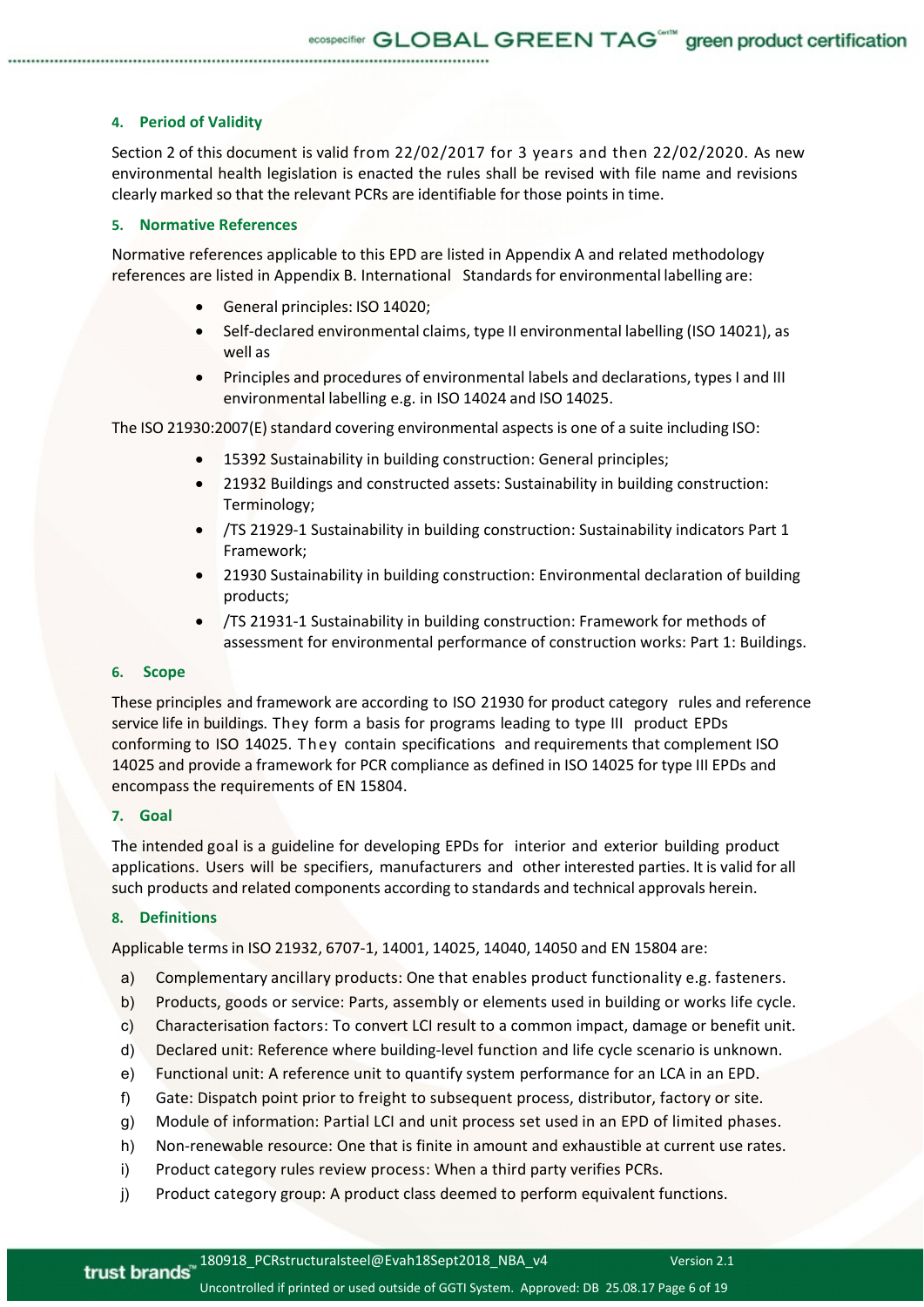- k) PCRs: Documented sets of conditions and guidelines covering type III EPDs.
- l) Reference service life: Performance period applicable to functional and declared units.
- m) Renewable resource: Biotic ones replenishible with good stewardship e.g. forests and fauna.
- n) Secondary fuel: Fuel derived from primary feedstock or fuel e.g. diesel.
- o) Third party: Person or body recognised as independent but knowledgeable about concerns.
- p) Life cycle assessment (LCA): Model system life flows and environmental impact [ISO 14040].
- q) Type III EPD: ISO 14040 & 14044 compliant declaration of parameters, LCA and LCIA results.
- r) Waste substance: Scrap to be disposed of not sold as defined by the 1989 Basel Convention.
- s) *Système international (*SI) units: Accepted metrics convention e.g. energy in MegaJoule (MJ)

#### **9. Identifications in Declaration**

EPDs shall clearly show the company and organisation's legal name and production sites. Corporate governance information shall be declared on quality, environmental management and stewardship according to ISO14001, EMAS, The Natural Step and other systems.

Product descriptions shall enable users to identify it unambiguously. Characterisation includes:

- Identification by brand, trade and technical name plus style or colourways;
- **•** Specification of type and or unique production code;
- A true image or technical drawing of the product;
- Main technical data and properties according to key national standards to be specified;
- Flow diagram of the main production processes according to the declaration's scope.

# **10. Substances for Declaration**

The finished product's main material components including packaging shall be declared. Substances officially classified according to national and international regulation as hazardous shall be stated, declared by weight %, CAS Number and Risk Phrases notifying health hazards. According to jurisdiction, chemical declaration requirements such as the UN GHS shall apply.

#### **11. Commercial in Confidence**

Confidential product‐specific data restricted because of competitive forces, intellectual property rights or similar legal restrictions are not publicly declared. Where information of content could affect patent or company secrets, a well defined list of their functions, Hazard Statement Categorisation and weight % is sufficient.

# **12. Product Group Definition**

For each EPD the product group is separately specified according to unique functionality considering functional or declared unit in Part 1 of this PCR. Performance outcomes for those products to meet International and Australian Standards must also be stipulated in that Part 1.

## **13. General**

These EPDs are based on LCI, LCA and additional environmental information for planning and assessment purposes. In addition to ISO 21930:2007(E) specifications and requirements the principles and procedures in ISO 14020, ISO 14025 and ISO 15392 shall apply.

# **14. Objectives**

The overall goal of EPDs is uptake of lower environmental impact supply though communicating true, verifiable and accurate information to stimulate market‐driven, continuous improvement. This document aims to ensure transparency across all applicable methods to develop a consistent and robust set of PCR's that account for all environmental impacts and benefits.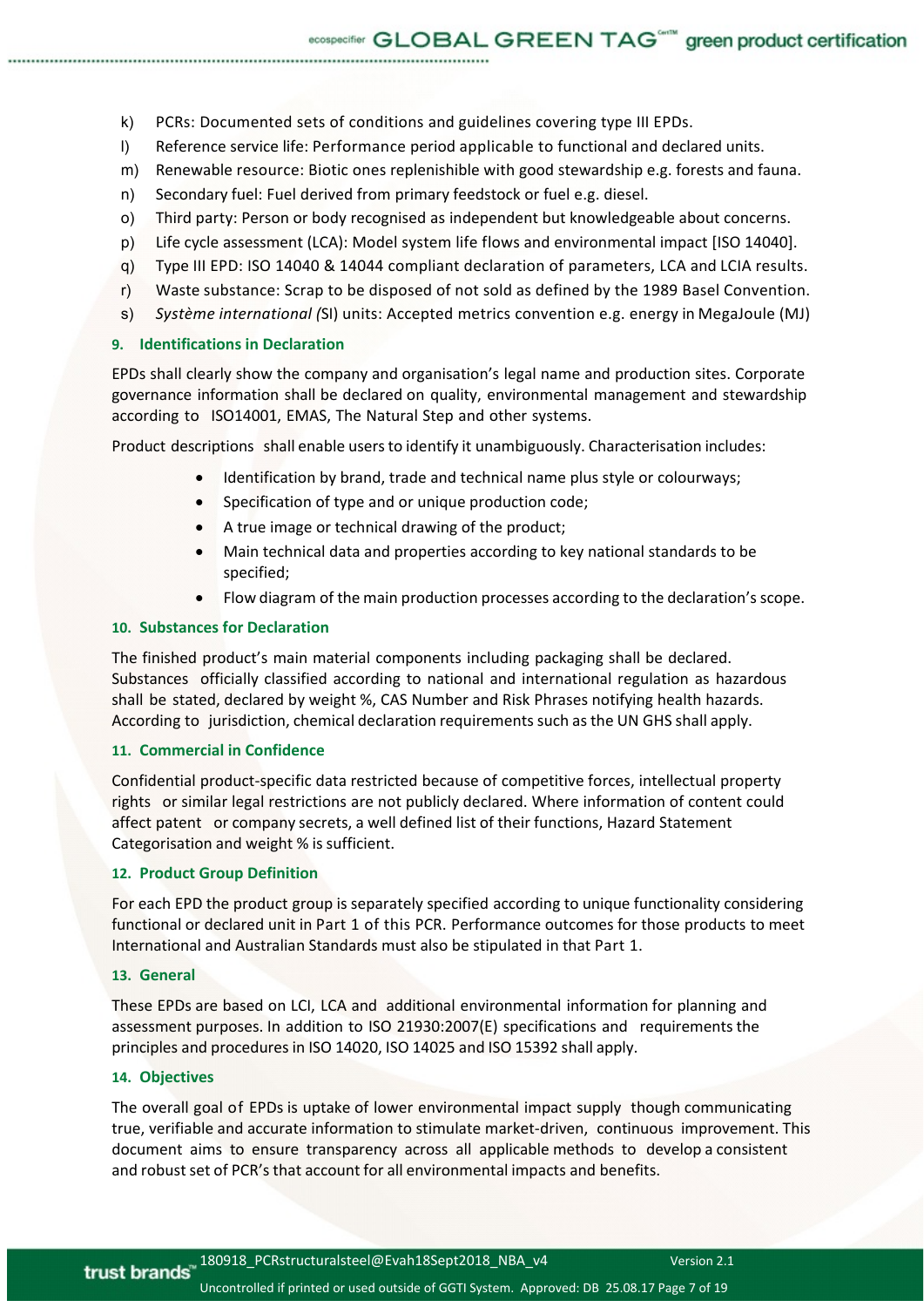#### **15. Stakeholders**

The PCR shall include an open, participatory consultation process developed with interested parties including material suppliers, manufacturers, trade associations, purchasers, users, consumers, nongovernmental organisations, public agencies plus independent parties and certification bodies. Reasonable efforts to achieve a consensus throughout shall be documented.

#### **16. Responsibilities**

Program operators shall ensure consultation in program operation plus credibility and transparency in outcomes. The manufacturer that owns the data takes liability and responsibility for the EPD and no one else is authorised to declare the product EPD. The development of these EPDs is voluntary and based on the Type III EPD program.

The manufacturer or agent, with legal responsibility for product branding, quality and compliance to occupant health, safety and environmental performance standards, owns the data and takes liability and responsibility for the EPD. No one else is authorised to declare the EPD without the Manufacturer's written permission.

#### **17. Communications**

Product information is intended for business‐to‐business communication to provide measurable and verifiable input for assessment of overall building environmental performance. However, for business‐to‐consumer communication to market and users, EPDs shall follow ISO 14025:2006 Clause 9 provisions. Users setting up type III EPD programs are both information providers and users.

#### **18. Methodology**

This PCR framework accords with ISO 14025:2006 to provide guidance, rules and needs governing EPD preparation based on LCA and LCI conducted according to ISO 14040 and 14044.

#### **19. Part Use of Average Data**

This PCR permits an EPD partly‐based on average data where omissions of significant environmental aspects or phases shall be documented and justified as in ISO 14001 and 14004. Where information is lacking this too shall be declared along with the means to deal with such gaps.

#### **20. Phases for Inclusion**

All significant environmental aspects shall be considered with cradle to grave information divided as:

- Production from raw material supply, transport, manufacture and all inputs from the cradle;
- Design and construction from transport to site and installation/construction;
- In‐use including maintenance replacement, refurbishment and all transport plus
- Disposition including deconstruction, reuse, demolition, recycling disposal and all transport.

#### **21. Information Module Phases**

By declaring combined life-cycle impacts the EPD shall provide information for assessing en viron mental performance. Figure 1 shows cradle to grave phases including production, installation, use and maintenance, replacement, deconstruction and disposition. Declarations covering all stages cradle‐to‐grave are subdivided into modules A, B, C and D.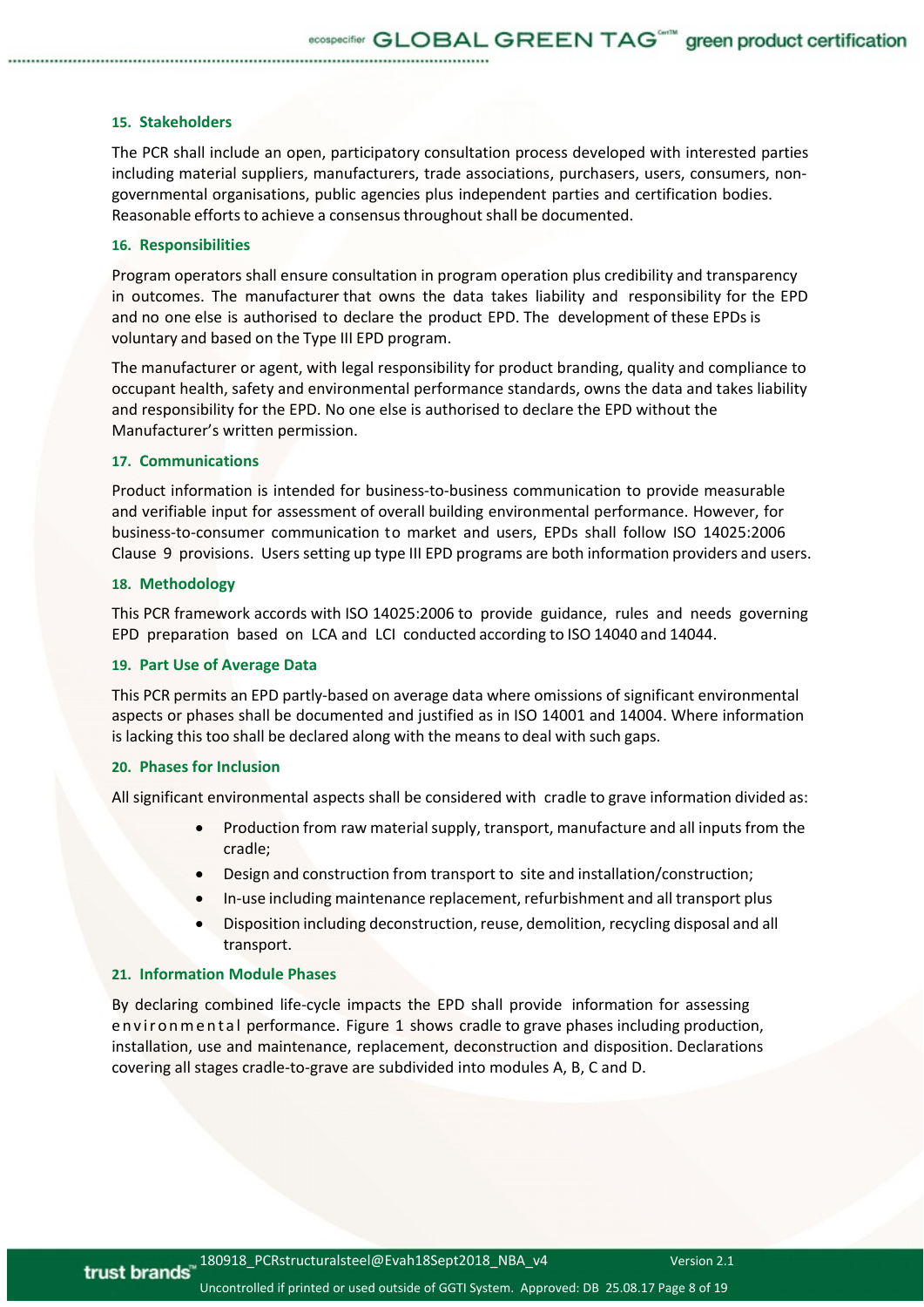# ecospecifier GLOBAL GREEN TAG<sup>6678</sup> green product certification



# **Figure 1 Information Modules**

Results may be declared as one or aggregated in modules of Production A1‐3, Construction A4‐5; Use B6‐12 and note if 11‐12 are zero; End‐of‐life C13‐16. Benefits and loads beyond are optional.

As some information may be unknown and multi functionality can obscure exact use and disposal, where justified declarations may cover fewer phases e.g. cradle to gate based on information modules. This shall be stated and expressed per declared unit.

# **22. Additional Environmental Information**

Additional information shall also be provided on:

- Issues of biodiversity, human and environmental toxicity and geography at any phase;
- Data significant for building product performance;
- Organisational management systems and where such certification can be viewed;
- Related programs and where such advice and verification can be viewed;
- Activity participation as in recycling or recovery programs and where details can be obtained;
- LCA-derived result not typically communicated in EPD formats;
- Instructions and limits for efficient use:
- Human health plus ecosystem hazards and risk assessment considering:
- Significant absent or present material as described in SO 14021:1999, 5.4 and 5.7r;
- Management of waste preferable options and
- Potential improvements and recovery at disposition i.e. recycled content or recycling rates.

# **23. Responsibility and Harmonisation**

The Evah Institute is responsible for this PCR and consultation with interested parties to enable effective consideration of manufacturers' information on e.g. state‐of‐the‐art, demolition and recycling. It identifies rules to harmonise LCA goal, scope and data aggregation with additional environmental information. It determines phases for inclusion, parameters to be covered and how they shall be collated and reported. Rules as in ISO 14025:2006, 6.7.1 shall address:

- a) Instructions for producing LCA and LCI data plus additional environmental information;
- b) Instructions on the content and format of the declaration;
- c) Product category definition and description such as function, technical performance and use;
- d) Phases covered or identification of missing phases where it is not cradle to grave;
- e) Period of validity is 3 years, PCR start date, file name and revision number.
- f) LCA goal and scope definition in accordance with ISO 14040 and ISO 14044, including: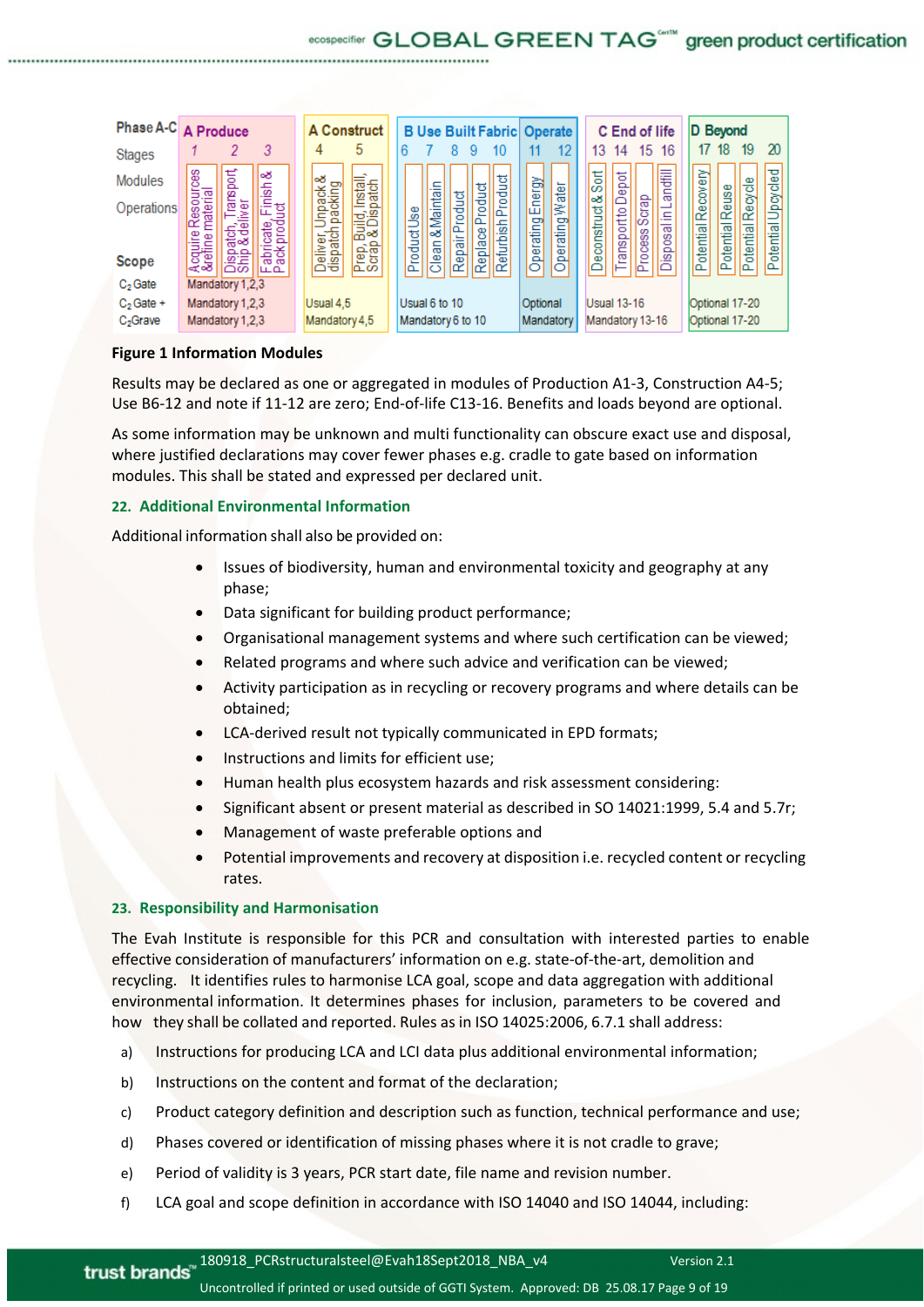- Use of SI units along with functional and declared units plus the system boundary;
- Description of data, source, date, quality, input and output inclusion and exclusion criteria and
- Uncertainty in cover, precision, completeness, representation, consistency and reproducibility.
- g) Inventory analysis according to ISO 14044, including methods for:
	- Data collection and calculation procedures;
	- Allocation of material and energy flows and releases and
	- Actual end-of-life recycling rate as well as recycled content.
- h) Outcome category selection and citing of calculation rules applied;
- i) Predetermined parameters for reporting LCA results as LCI data and LCIA category indicators;
- j) Declaration of specific substances affecting human or environment health at each phase, and
- k) Need to include hazard and risk information/methods according to ISO 14025:2006, 7.2.3.
- l) Inclusion of all packaging and declaration of fate scenario selected.

## **24. Product Categorisation**

At the highest level, all building products belong to the same category but subcategories are defined for classes with comparable specification where the same functional or declared unit applies. During consultation, The Evah Institute shall ensure that product categories are transparently defined and any definition of category should be valid over a reasonable period.

#### **25. Functional and Declared Units**

Quantitative normalisation is provided by the functional unit to compare equivalent function and by the declared unit to compare equivalent specification. These are detailed in Part 1 and below.

The functional unit is the reference for summing inputs, outputs, impacts and benefits per stage defined by ISO 14044:2006, 4.2.3.2 and normalises performance in an EPD. It is defined by element performance at reference conditions defined by 14025:2006, 6.7 and relates service and technical life for integrating building performance. S horter than service life, replacement cycles for overall performance are governed as in ISO 15686‐1.

For part of a life cycle, the declared unit is based on durability for measured conditions of strength, wear, temperature and humidity. It relates typical functions and categories defined in ISO 14025:2006, 6.7. A declared unit is, e.g flooring cradle to gate without cleaning.

### **26. Phases in System Boundaries**

Systems shall be modelled to describe all inputs and outputs crossing its boundaries. System boundaries and all transport modes, capacity, distances and back/loads shall be documented in EPD project reports according to phase or stage. EPDs shall state if based on a full life cycle or which phases and transports are included or excluded. Production and construction shall be declared separately from in-use and disposition phase results. Construction and disposition phases shall be described in detail based on typical scenarios. Installation impacts from energy and material used shall be identified in the project report.

If data is unavailable, this shall be stated. Maintenance, replacement and refurbishment activities with impacts in use, operation or maintenance shall be identified. Reuse and recycling shall be treated in accordance with provisions of ISO 14044:2006, 4.3.4.3.

When assessing environmental performance technical information on energy and water savings etc. in-use is taken into account as in ISO/TS 21931-1. The PCR system boundaries encompass the following phase operations as depicted in Figure 2.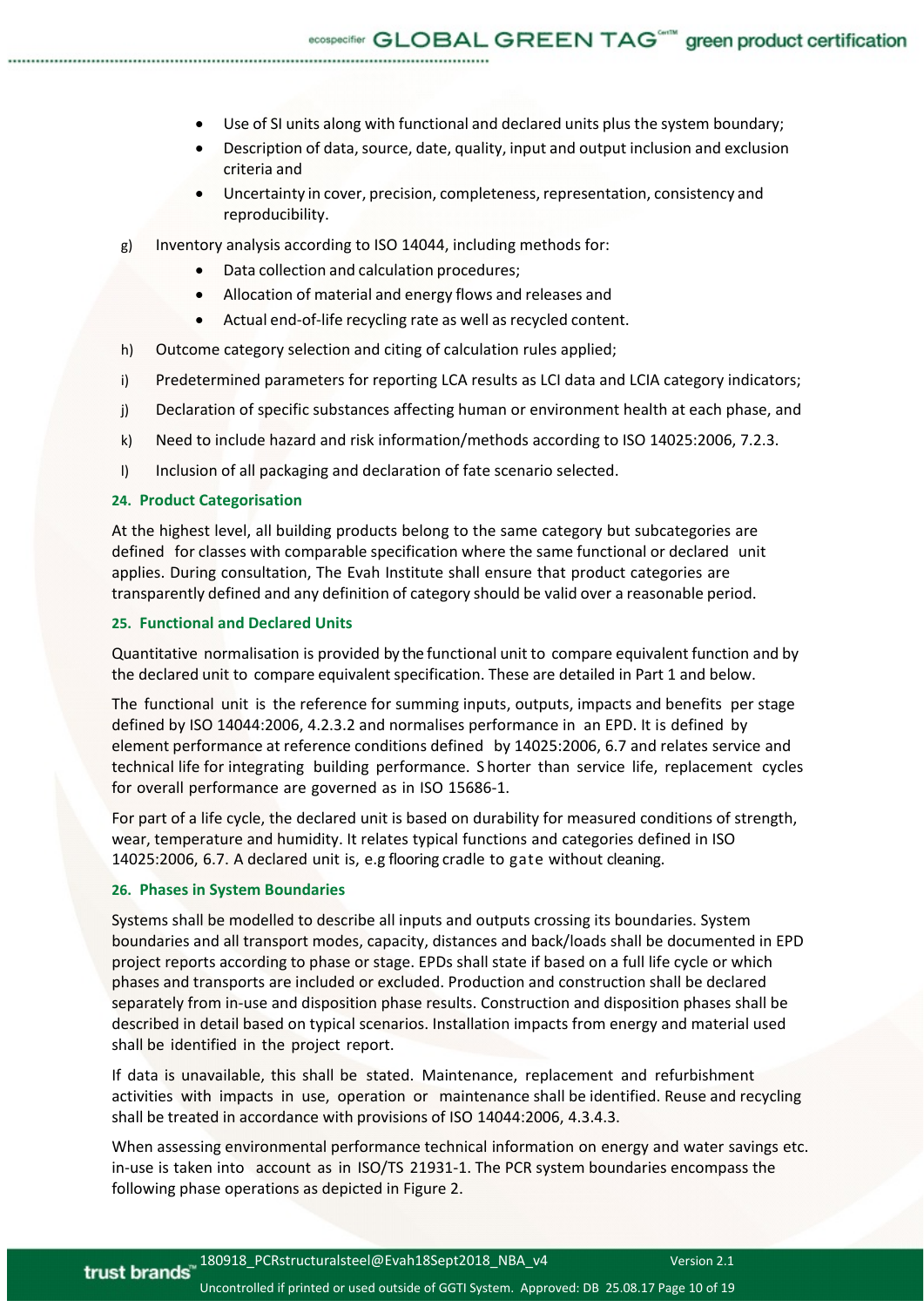

# **Figure 2 City Operation System Boundaries and Cradle to Grave Phases**

# **A Production**

- Raw material acquisition, processing and transport to manufacturer;
- Recycled and reused material acquisition and processing and transport to manufacturer, and
- Manufacture, fabrication, finishing, packaging and loading ready for dispatch.

# **B. Construction**

- Transport of product from manufacturer to distributor and then to site:
- Unloading, unpacking and disposition of packaging to a fate scenario, and
- Installation on the site and testing of successful commissioning.

# **C. In‐use or Operations**

Product comparison shall be carried out only at building level with in‐use phase scenario relating:

- Reference service life of 60 years;
- Product replacement number declared accordingly;
- Service life for other relevant applications defined;
- Maintenance for normal service life per manufacturers guidelines;
- Performance considering ISO 23045: Assessing Energy Efficiency of New Buildings;
- Product exposed considering ICS 91.140.30: Ventilation and air‐conditioning systems;
- Emission of dust, Volatile Organic Compounds, Formaldehyde, toxic or notifiable compounds;
- Release to ground or water declared in accordance with national standards and practice, and
- Comparability in accordance with requirements of ISO 14025:2006, Clause 4 and 5.6.

# **D. Disposition**

The disposition phase is treated as a scenario considering dismantling, demolition; transport from site to recycling, reuse and landfill. If transport is included in phases other than indicated, or if no transport information exists and assumptions are made, this shall be noted.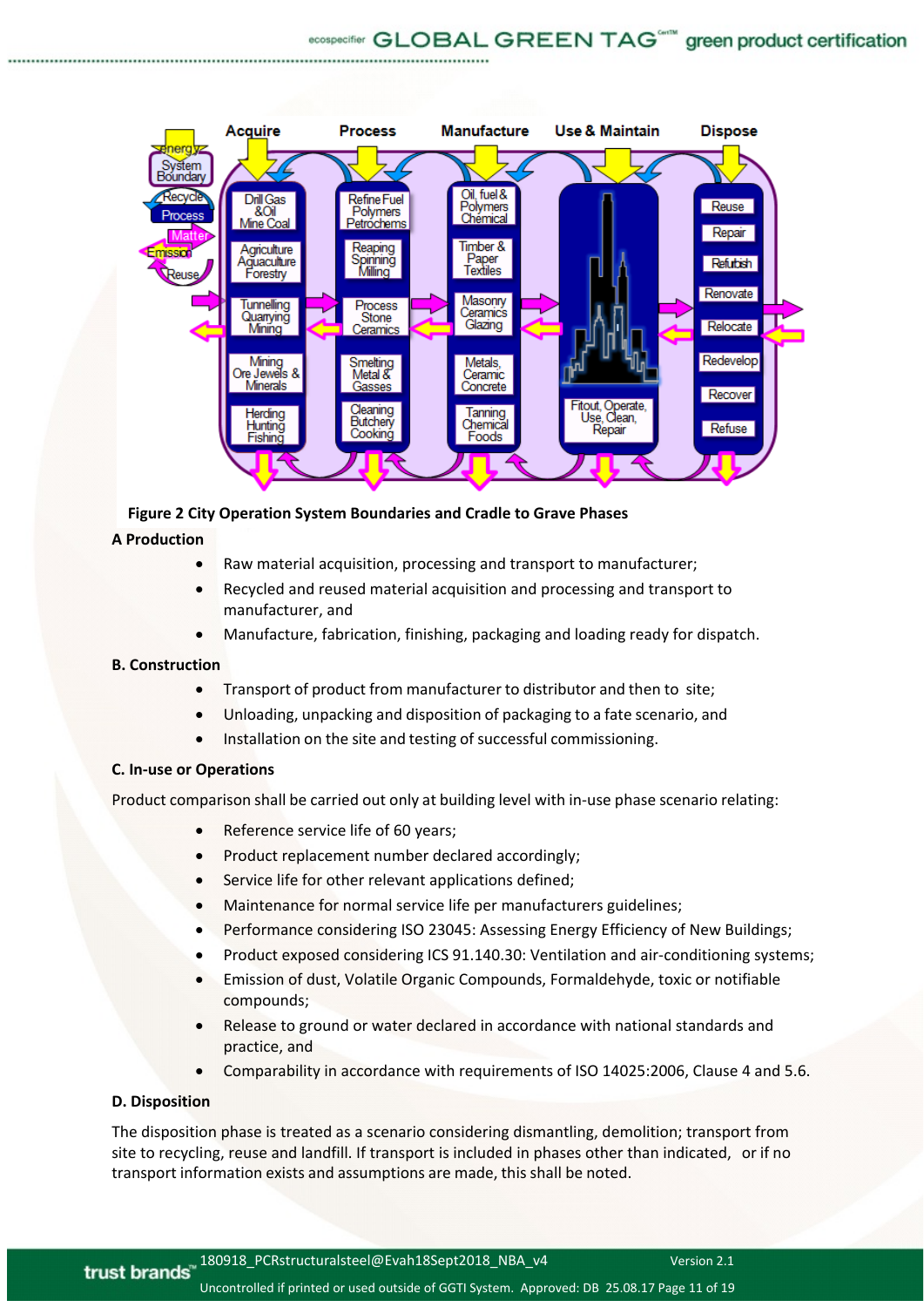# **27. Data Descriptions**

Table 1 lists sources that shall be used for generic data in jurisdictional markets. Use of specific or average flow-based data shall be documented and applied to background:

- Raw material acquisition and production denoted as specific or average and if so which;
- Product manufacture denoted as specific or average and if so what that relates to;
- Electricity mix based on National sources or averaged values if lacking site data.
- Hazardous waste in EU may be shown according to EU Directive 91/689/EEC & 75/442/EEC.

# **28. Data Collection**

Data shall be flow‐based and representative of temporal, geographical and technological needs with:

- Inputs and outputs of energy in MegaJoules and mass in tonne, kilogram, gram or milligram.
- Manufacturing annual values updated from previous years and background data ≤10year old;
- Geography of production sites in the calculation with representativeness of data documented;
- Data to represent technology in use and if unknown surrogates used must be documented;
- All data cited as to database and year of publication, and
- Transport mode, distance and load and thermal energy production documented.

#### **29. Metadata**

Data quality is characterised quantitatively, qualitatively and by collection and integration method. Transparency in verification requires that all data sources shall be documented in the project report. This shall document how data quality was formulated and relate its accuracy, precision and representativeness considering reliability of source, completeness across sites, duration in years, temporal age, geography reflected technology modelled and sample size. Data quality requirements shall be treated according to the provisions of ISO 14025 and ISO 14044:2006, 4.2.3.6. For an EPD based on average data its representativeness shall be justified. For environmental aspects of a product EPD any uses of generic data shall be justified.

#### **30. Calculations**

Flows used as input/ unit shall include amount of related accessories and auxiliary material.

| Local & Global Scope                | Core Databases and LCI Dataset Reports               | Published |
|-------------------------------------|------------------------------------------------------|-----------|
| Power Supply Fuel Mix               | International Energy Agency www.iea.org/             | 2011-2017 |
| <b>EU Fuel &amp; Petrochemicals</b> | Plastic Manufacturers Europe www.plasticseurope.org/ | 1999-2017 |
| <b>Minerals Company sites</b>       | Corporate & Mineral Resources www.minerals.usgs.gov  | 2012-2017 |
| <b>Regional Databases</b>           | The Evah Institute http://www.evah.com.au/tools.html | 2008-2017 |
| <b>Global Market Share</b>          | Industry & Company Research www.ibisworld.com/       | 2013-2017 |
| <b>Commodities &amp; Trade</b>      | Corporate & Trade Resources www.minerals.usgs.gov    | 2012-2017 |
| <b>Industry Sectors</b>             | Boustead 6 www.boustead-consulting.co.uk/            | 2010-2013 |
| <b>EU &amp; Global Polymers</b>     | Plastics Europe http://www.plasticseurope.org/       | 1999-2017 |
| Global Agriculture                  | Key Evah Institute Projects http://www.evah.com.au   | 2012-2017 |
| <b>Global Aluminium</b>             | European Aluminium Association http://www.eaa.org/   | 2005-2017 |
| <b>Global Biochemicals</b>          | Key Evah Institute Projects http://www.evah.com.au   | 2010-2017 |
| <b>Global Copper</b>                | ICA www.copperinfo.com/environment/index.html        | 2005-2017 |

#### **Table 1 Example Databases**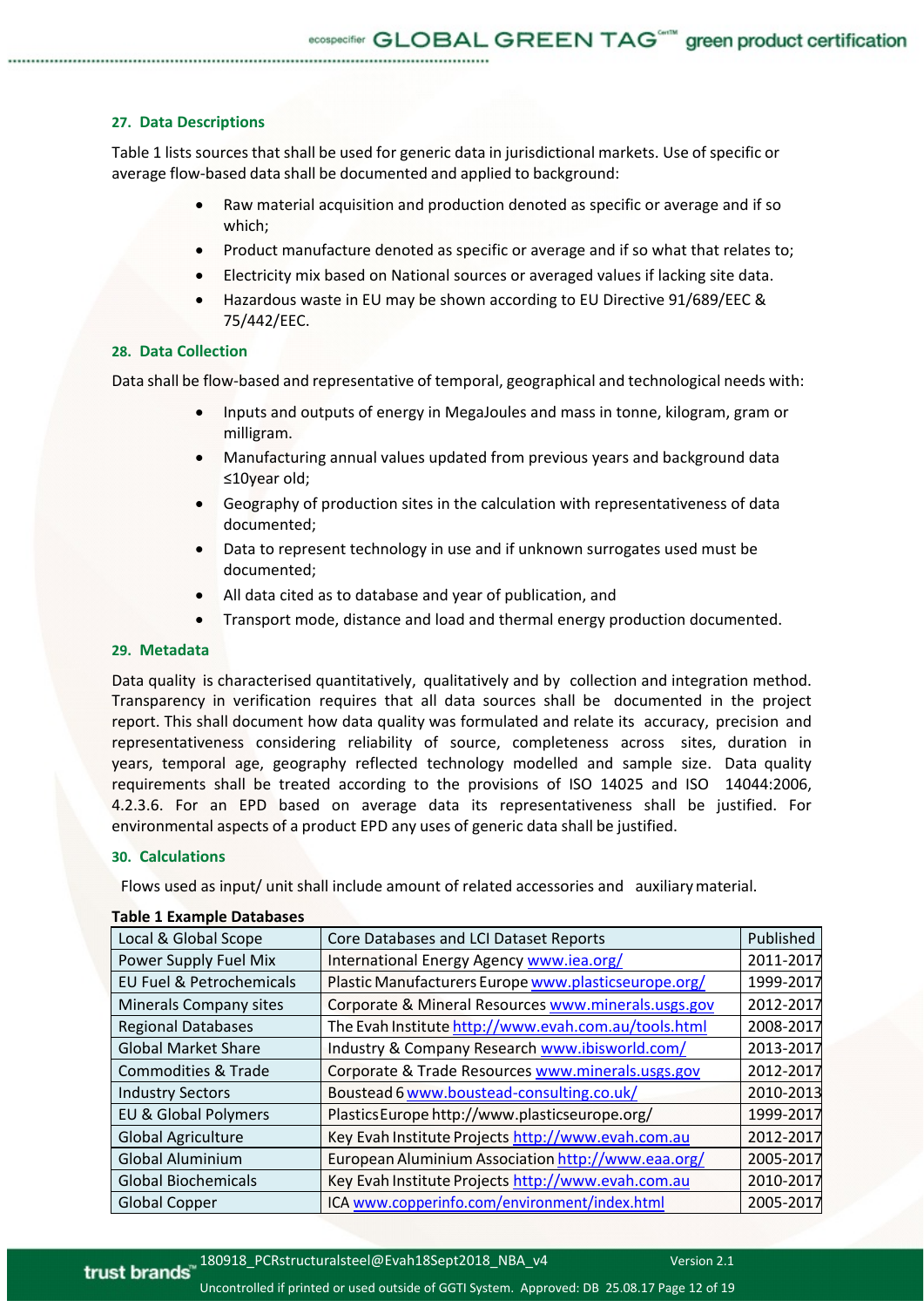| <b>Global Fertilisers</b>             | Key Evah Institute Projects http://www.evah.com.au         | 1995-2017 |
|---------------------------------------|------------------------------------------------------------|-----------|
| Global Pigment & Dye                  | Key Evah Institute Projects http://www.evah.com.au         | 1995-2017 |
| <b>Global Steel</b>                   | International Iron & Steel Institute http://worldsteel.org | 2005-2017 |
| American Forest Product               | Consortium Renewable Industrial Material www.corrim.org/   | 1999-2017 |
| Global Forests & Paper Mills          | Evah Institute Projects http://www.evah.com.aul            | 2008-2017 |
| <b>US Polymers</b>                    | Franklin Associates LCI Reports www.fal.com                | 1999-2017 |
| <b>US Fuel &amp; Petrochemical</b>    | Franklin Associates LCI Reports www.fal.com                | 1999-2017 |
| USA PC Recycled Feed                  | Franklin Associates LCI Reports www.fal.com                | 2012-2017 |
| <b>Building Supply Ecolabel</b>       | GlobalGreenTag™ www.globalgreentag.com or equal            | 2010-2017 |
| <b>Building Supply Generic</b>        | The Evah Institute www.evah.com.au/tools.html              | 2010-2017 |
| <b>Personal Care Ecolabel</b>         | GlobalGreenTag™ www.globalgreentag.com or equal            | 2012-2017 |
| <b>Personal Care Generic</b>          | The Evah Institute www.evah.com.au/tools.html              | 2012-2017 |
| Supply Chain Geography                | Google Maps, Local& Boustead Look Up Tables                | 2000-2017 |
| Regional Fuel Mix Power               | Clean Energy Council www.cleanenergycouncil.org.au         | 2012-2017 |
| <b>Australian Market Share</b>        | Industry & Company Research www.ibisworld.com/             | 2012-2017 |
| <b>Australian Sectors</b>             | Evah Institute Clients www.evah.com.au/clients.html        | 2000-2017 |
| Australian Copper supply              | All Suppliers Evah Institute http://www.evah.com.au        | 1995-2017 |
| Australian SPVC supply                | All Suppliers Evah Institute www.evah.com.au or equal      | 2010-2017 |
| Australian Steel supply               | Key Evah Institute Projects http://www.evah.com.au         | 1995-2017 |
| Australian Wood Product               | Australian Forest & Wood Product www.fwpa.com.au           | 2005-2017 |
| <b>Australian Forests &amp; Mills</b> | Major Evah Institute Projects http://www.evah.com.aul      | 2005-2017 |
| Australian Aluminium                  | Key Evah Institute Projects www.evah.com.aul or equal      | 2000-2017 |
| <b>Australian Generic Supply</b>      | AusLCI http://alcas.asn.au/AusLCI/ or equal                | 2011-2017 |
| <b>Background Generic Swiss</b>       | Ecolnvent 2.2 and 3 http://www.ecoinvent.org/              | 2000-2015 |
|                                       |                                                            |           |

#### **31. Inclusion**

All hazardous and toxic substances shall be included in LCI with no cut‐off. Surrogates shall be used to fill data gaps ≤1% mass or energy or impact share and justified in sensitivity analysis.

#### **32. Exclusions**

Operations that altogether do not contribute ≥0.1% of gross mass, energy or impact may be omitted. Such cut‐off rules shall be stated, defined for minimum influence on result obtained for relevant flows and justified by sensitivity analysis and based on relevance defined in ISO 14044.

#### **33. Allocations**

Data calculation in LCI employing allocation across multiple product systems shall comply with ISO 14044. Flows and emissions shall be partitioned amongst co-products and phases according to embodied mass, energy or stoichiometry and procedures clearly stated. Allocation associated with transport shall be based on volume/mass and where product volume restricts cargo load factor this in transport. As a last resort economic allocation may be applied provided the monetisation shall be proven to be ≤±10% pro rata in 3 years prior and procedures clearly stated for verification.

## **34. Characterisation factors**

Factors used to calculate environmental impacts shall be from Table 2 or documented in the project report as well as the EPD for verification, third party audit and stakeholder information.

#### **35. Reporting**

EPD documentation involves manufacturers providing data to practitioners for LCA and EPD development, auditing and verification. Together an LCA summary and addendums become the report to meet needs of EPD contents as in Section 8 Definitions and conform to ISO 14044:2006, Clause 6 3rd party report requirements and show LCA results included characterise according to the following as listed in Table 2 for verification.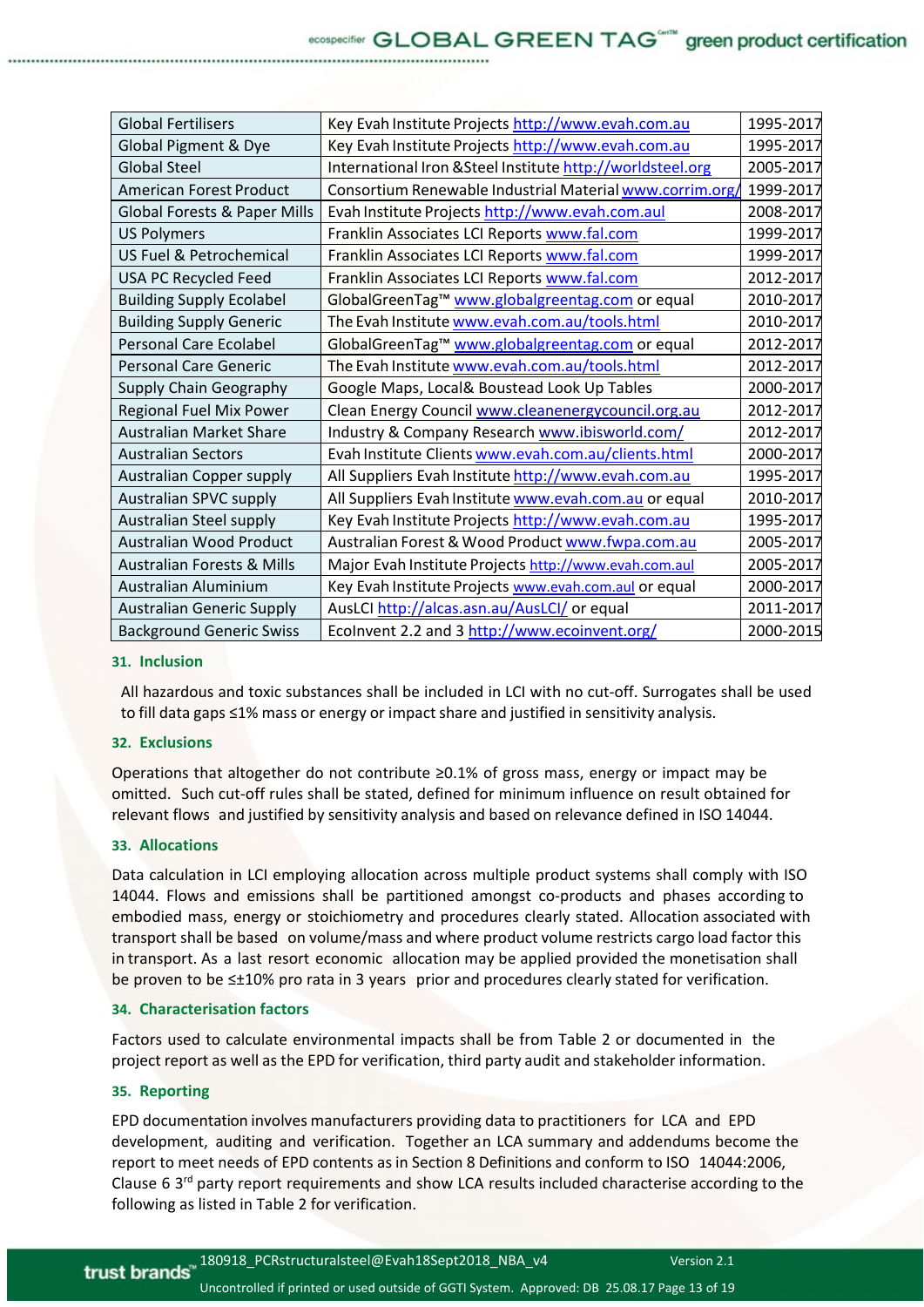# **36. Project Documentation**

Under confidentiality deeds project reports shall be made available to the certifier and verifier to ensure it meets ISO 14025:2006, 7.2.2, 7.2.3 and 7.2.4 provisions. LCA data shall be included on:

- a) Unit process, input and output data used in LCI calculations;
- b) Key measurements, calculations, estimates, correspondence and references used in the LCA;
- c) References to literature and databases from which data was extracted;
- d) Data used to carry out the sensitivity analyses to satisfy ISO 14044:2006, 4.5.3.3;
- e) Substantiation of percentages or figures used for calculating end of life scenario;
- f) Information on calculation of averages across different locations to obtain generic data;
- g) Criteria to determine system boundaries and substantiation of information module consistency;
- h) Documentation that substantiates the chosen product life-cycle phases;
- i) Substantiation of 3 year history of stable market pricing underlying all economic allocation used:

It shall also include additional environmental information on all:

- a) Specifications or data sheets used to create the manufacturer's product;
- b) Data showing information is complete with reference to standards or quality regulations;
- c) Documentation that the product can fulfill the intended use;
- d) Documentation that chosen processes and scenarios satisfy ISO 21930:2007;
- e) Substantiation of additional environmental information to satisfy ISO 14025:2006, 7.2.4;
- f) Standard Operating Procedures for data collection, questionnaires, instructions, Deeds etc, and
- g) Documentation used to substantiate any other key assumptions and choices.

#### **37. Confidentiality**

Considering protection of intellectual property rights, binding or legal restrictions and competitive advantage most product-specific data is confidential. The EPD is not required to publicly release confidential data. To obscure underlying sensitive information data can be presented aggregated over phases. Commercial data provided for assessment and independent verification shall be kept commercial-in-confidence through confidentiality deeds according with ISO 14025:2006, 8.3.

#### **38. EPD Contents**

All EPDs shall follow the required PCR format and include all identified parameters. The manufacturer is responsible for providing all key product information.

| Inventory                            | Acronym    | Units          |
|--------------------------------------|------------|----------------|
| Net Fresh Water Use                  | <b>FW</b>  | m <sup>3</sup> |
| Renewable Energy Use                 | <b>RE</b>  | MJ             |
| <b>Total Renewables Use</b>          | GRE        | MJ             |
| <b>Fossil Energy Use</b>             | <b>FE</b>  | MJ             |
| <b>Finite Material Use</b>           | <b>FR</b>  | MJ             |
| <b>Gross Fossil Fuel Use</b>         | <b>GFF</b> | MJ             |
| <b>Recycled Material Use</b>         | <b>RRM</b> | kg             |
| Recovered Renewable Fuel             | <b>RRF</b> | MJ             |
| <b>Recovered Fossil Fuel Use</b>     | <b>RFF</b> | MJ             |
| <b>Scrap For Reuse Recycling</b>     | <b>SRR</b> | kg             |
| <b>Feedstock For Energy Recovery</b> | <b>FER</b> | kg             |
| Non-Hazardous Waste                  | W          | kg             |

#### **Table 2 Characterisation Factors**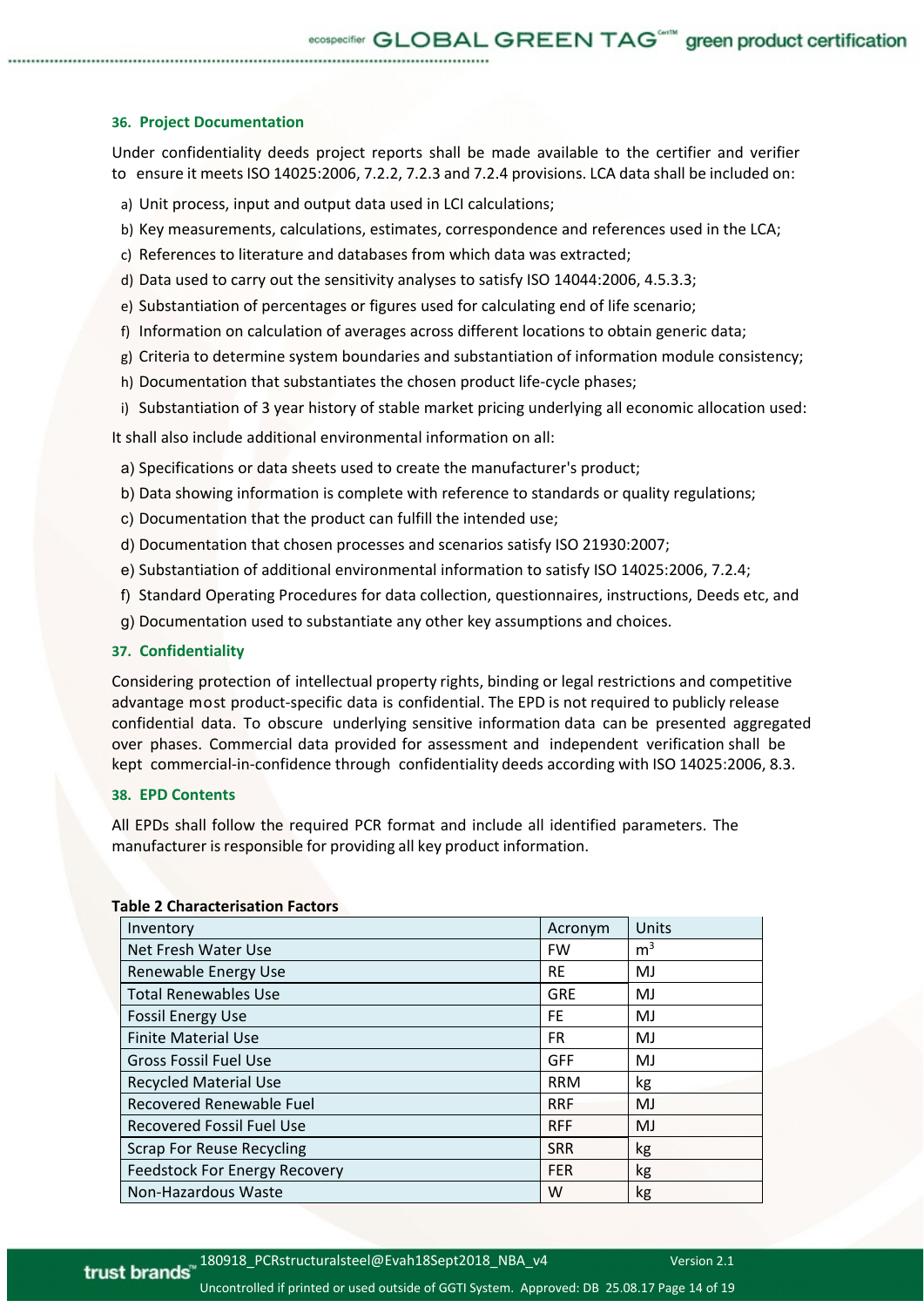| <b>Hazardous Waste</b>                                       | HW           | kg                                     |
|--------------------------------------------------------------|--------------|----------------------------------------|
| <b>Total Radioactive Waste</b>                               | <b>RWD</b>   | kg                                     |
| Potential Impact Categories <sup>1</sup>                     | Acronym      | <b>Negative Unit</b>                   |
| Climate change                                               | <b>GWP</b>   | $kg CO2e100$ vear <sup>2</sup>         |
| Formation tropospheric ozone (photochemical oxidants)        | <b>TPO</b>   | kg NMVOC                               |
| <b>Photochemical Ozone Creation</b>                          | <b>POCP</b>  | kg C <sub>2</sub> H <sub>4e</sub>      |
| Depletion Stratospheric atmospheric ozone                    | <b>ODP</b>   | kg CFC11 <sub>e</sub>                  |
| Depletion of Fossil Resources: fuel, metal                   | <b>ADPF</b>  | kg MJ <sub>surplus</sub>               |
| Depletion of Other Resources: water, renewable               | <b>ADPE</b>  | m                                      |
| Acidification emissions to freshwater, marine or land        | AP           | kg(P,N, SO <sub>2</sub> ) <sub>e</sub> |
| Eutrophication of terrestrial, marine & freshwater           | EP           | kg PO <sub>4e</sub>                    |
| Ecotoxicity Damage: land, marine & freshwater Ecosystem      | <b>TXES</b>  | kg 1,4-DBe                             |
| <b>Ecotoxicity Human Health Damages</b>                      | <b>TXHH</b>  | kg 1,4-DBe                             |
| Loss of Species, Biodiversity, Ecosystem or Habitat          | <b>EQL</b>   | kg 1,4-DBe                             |
| Land transformation of site, urban, agricultural and natural | LT           | $\overline{2}$<br>m a                  |
| Potential Benefit Categories <sup>3</sup>                    | Acronym      | Positive Unit                          |
| Supply Viability via Energy Recovery                         | <b>SEER</b>  | GJ surplus                             |
| Supply Viability via Water Recovery                          | <b>SEWR</b>  | MI <sub>Reuse</sub>                    |
| Supply Viability via Fuel Recovery                           | <b>SEFR</b>  | GJ surplus                             |
| Supply Viability via Mineral Recovery                        | <b>SEMR</b>  | GJ surplus                             |
| Supply Viability via Resource Recovery                       | <b>SERR</b>  | MJ surplus                             |
| Hale Human Health via Wellness                               | <b>HHW</b>   | <b>HALY</b>                            |
| Hale Human Health via Dust Avoidance                         | <b>HHHD</b>  | $kgPM_{10}$                            |
| Hale Human Health via Healthy Airshed                        | <b>HHHA</b>  | g 1,4DBe                               |
| Hale Human Health via Safe Organics in Air                   | <b>HHHSA</b> | g NMVOC                                |
| Hale Human Health via Ozone Layer Repair                     | <b>HHHRO</b> | $g$ R11 $_e$                           |
| Ecosystem Recovery via Climate Brake                         | <b>ERCB</b>  | kt CO <sub>2</sub> e <sub>20</sub>     |
| Ecosystem Recovery via Water Clarification                   | <b>ERWC</b>  | TPO4 <sub>e</sub>                      |
| Ecosystem Recovery via Ecotoxicity Avoided                   | EREA         | t1,4DBe                                |
| Ecosystem Recovery via Restored Fraction                     | <b>ERAR</b>  | $PRF*m^{2*}Vr$                         |
| Ecosystem Recovery via Habitat Recovery                      | <b>ARHR</b>  | PRF*m <sup>2*</sup> yr                 |

#### **39. Declaration of Mandatory and Optional Inclusions**

The product system studied shall contain a:

- Diagram of system boundaries including phases in the LCA subdivided into production, construction, use/operation and maintenance plus disposition and parts thereof;
- Description of the nature of processes and ancillary/complementary items required for product installation and replacements and maintenance according to PCR criteria.

Replacement, maintenance, necessary process and ancillary products shall be included or exclusions defined to show they conform to section 6.13 Calculation Rules. The comparison shall include whole building performance in accordance with ISO/TS 21931‐1 and other normative references so the EPD may not be used to compare products.

# **40. Declaration of Parameters**

<u>ta da bara da seria da bara da bara da bara da bara da bara da bara da bara da bara da bara da bara da bara d</u>

The following results for all phases should be differentiated in result tables and charts:

<sup>1</sup> EcoIndicator 99 or RECIPE or AUSLCI version of comparable national ecopoints

<sup>2</sup> Where e stands for equivalent and here is to the 2013 IPPC factors

<sup>3</sup> Evah 2020 Life Cycle benefit Asessment method http://www.evah.com.au/elcap.html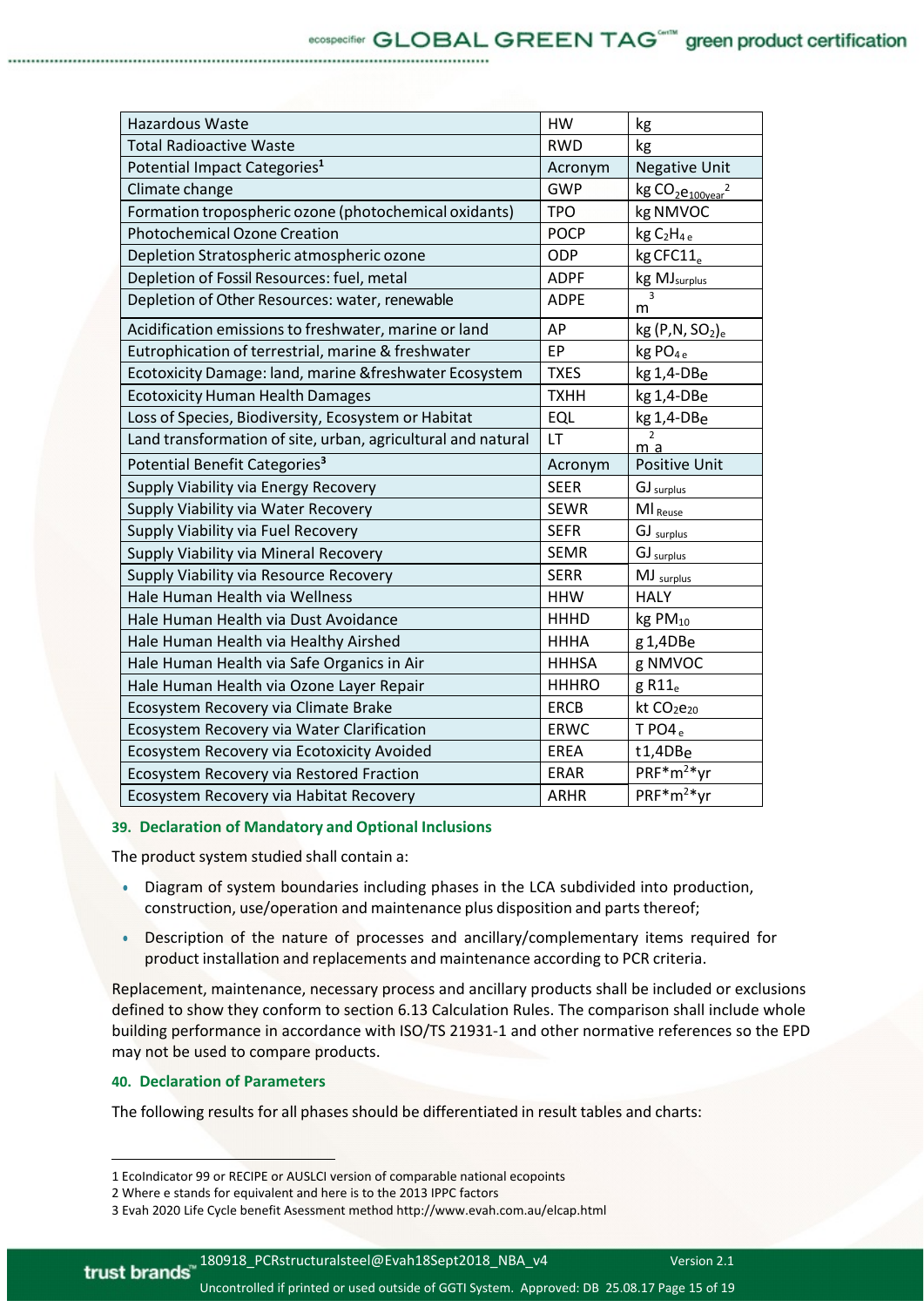### **Use of Resources**

The EPD shall list resources relied upon differentiated into use of:

- Water from freshwater, ground, marine and surface sources.
- Renewable material differentiated as hydro, wind, solar, biomass and other sources;
- Renewable primary energy differentiated as hydro, wind, solar, biomass and other key source;
- Finite primary material, feedstock and fuel resources listed by type;
- Finite primary fuels listed as fossil oil; natural gas; coal, Uranium and other feedstock.
- Secondary material and fuel resources compliant to ISO 14021:1999, 7.8.1.1.

#### **Emissions to Air, Land and Water**

In accordance with national standards and practice the EPD shall declare all of the most significant releases to land, ground and surface water, and emissions to air outdoors and indoors.

#### **Indoor Environmental Quality**

For evaluation on human health and comfort in the building the EPD shall declare significant information on human health and comfort due to chemical, biological and physical emissions.

#### **Waste Disposition**

Waste generated during the product life cycle shall be classed as hazardous or non-hazardous waste, expressed in percentages or as mass per functional or declared unit.

#### **41. Results and Environmental Impacts**

Results, impacts and potential damages are differentiated into Greenhouse gas emissions including:

- Gross global warming potential in  $kg CO<sub>2e</sub>$ ,
- Climate Change Damages and
- Emission of ozone‐depleting gases including:
- Formation of tropospheric ozone (photochemical oxidants)
- Depletion of the stratospheric ozone layer
- Gross Ozone Depleting Potential in kg CFC<sub>11e</sub>

They show potential biodiversity and or ecosystem impacts including:

- Environmental and Human health related toxicity
- Acidification and eutrophication of water sources
- Acidification of land, as well as
- Depletion of resources, fuel, land and range of habitat.

# **42. Declaration of Additional Environmental Information**

The EPD shall include other information where relevant on environmental:

- Geographical aspects relating to any phase e.g. potential versus actual site impact;
- Data significant for product performance;
- Management systems and where organisational certification can be viewed;
- Programs that are applicable and where certification can be viewed;
- Activity participation as in recycling or recovery programs and where details can be obtained;
- Results derived from the LCA but not typically communicated in such formats;
- Instructions and limits for efficient use; and human health hazards and risk assessment;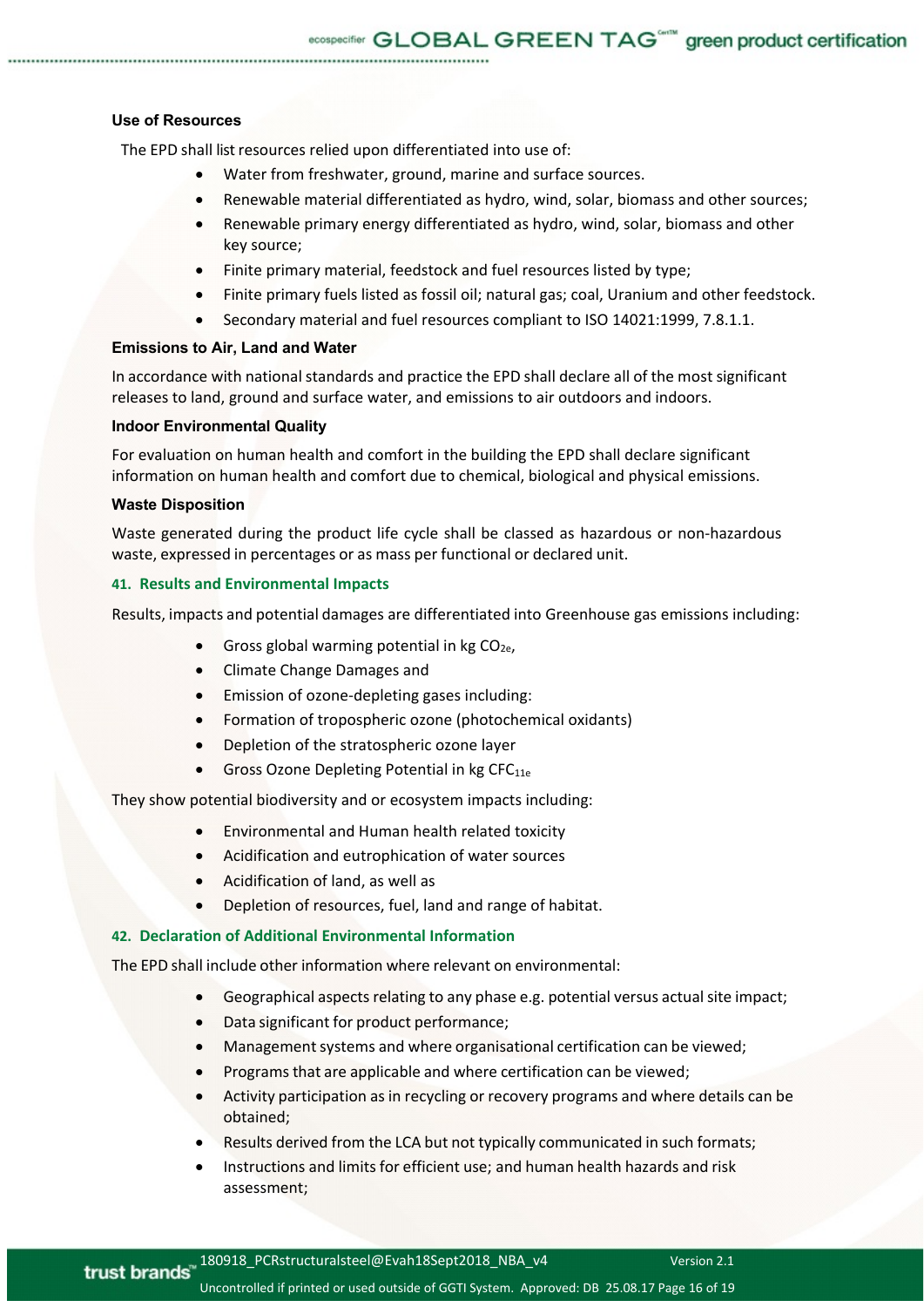- Significant material absent/present in certain areas per ISO 14021:1999, 5.4 and 5.7r;
- Management of preferable disposition options to avoid waste;
- Impact potential for incidents including in the:
- Disposition in deconstruction, reuse, demolition, recycling and disposal;
- Energy, water, acoustic and other improvements;
- feedstock energy content energy recovery in re‐use or recycling, and
- Recycled content or recycling rates as described in ISO 14021:1999, 7.8.1.1.

#### **43. Verification Demonstration**

The EPD shall contain a completed demonstration of verification as outline e.g. in Table 3. The PCR review was conducted and is according to ISO 21930.

| Verification            | Name               | Affiliation            | email address                     |
|-------------------------|--------------------|------------------------|-----------------------------------|
| <b>PCR Review Chair</b> | Murray Jones       | Ecquate Pty Ltd        | murrayjones@internode.on.net      |
| <b>Product Research</b> | Nana Bortsie-Aryee | Global GreenTag        | certification@globalgreentag.com  |
| <b>LCI Developer</b>    | Mathilde Vlieg     | Vlieg LCA              | mathildevlieg@gmail.com           |
| <b>LCIA Analyst</b>     | Omar Biaz          | <b>Global GreenTag</b> | certification4@globalgreentag.com |
| <b>EPD Developer</b>    | Judy Luo           | Global GreenTag        | certification2@globalgreentag.com |
| Internal LCA Audit      | Shloka Ashar       | Global GreenTag        | certification1@globalgreentag.com |
| 3rd Party Review        | Delwyn Jones       | The Evah Institute     | delwyn@evah.com.au                |
| Internal EPD Audit      | David Baggs        | Global GreenTag        | david.baggs@globalgreentag.com    |

#### **Table 3 Demonstration of Verification**

#### **44. Verification**

The review and verification procedure requires that ISO 14025:2006 Clause 8 provisions shall apply:

- PCR review per clause
- 8.1 Declaration of General Information and
- 8.4 Declaration of Parameters.
- 8.5 Additional Environmental Information
- Independent verification per section 8.2 Verification Demonstration.

The independent verifier shall generate a verification report stipulating the conclusion of the verification process, while adhering to the obligations of ISO 14025:2006, 8.3, covering rules for data confidentiality. This report shall be available to any person upon request. The competence of the:

- Third party PCR review panel shall be according to provisions in ISO 14025:2006, 8.2.3 and
- Independent EPD verifier shall be according to provisions given in ISO 14025:2006, 8.2.2.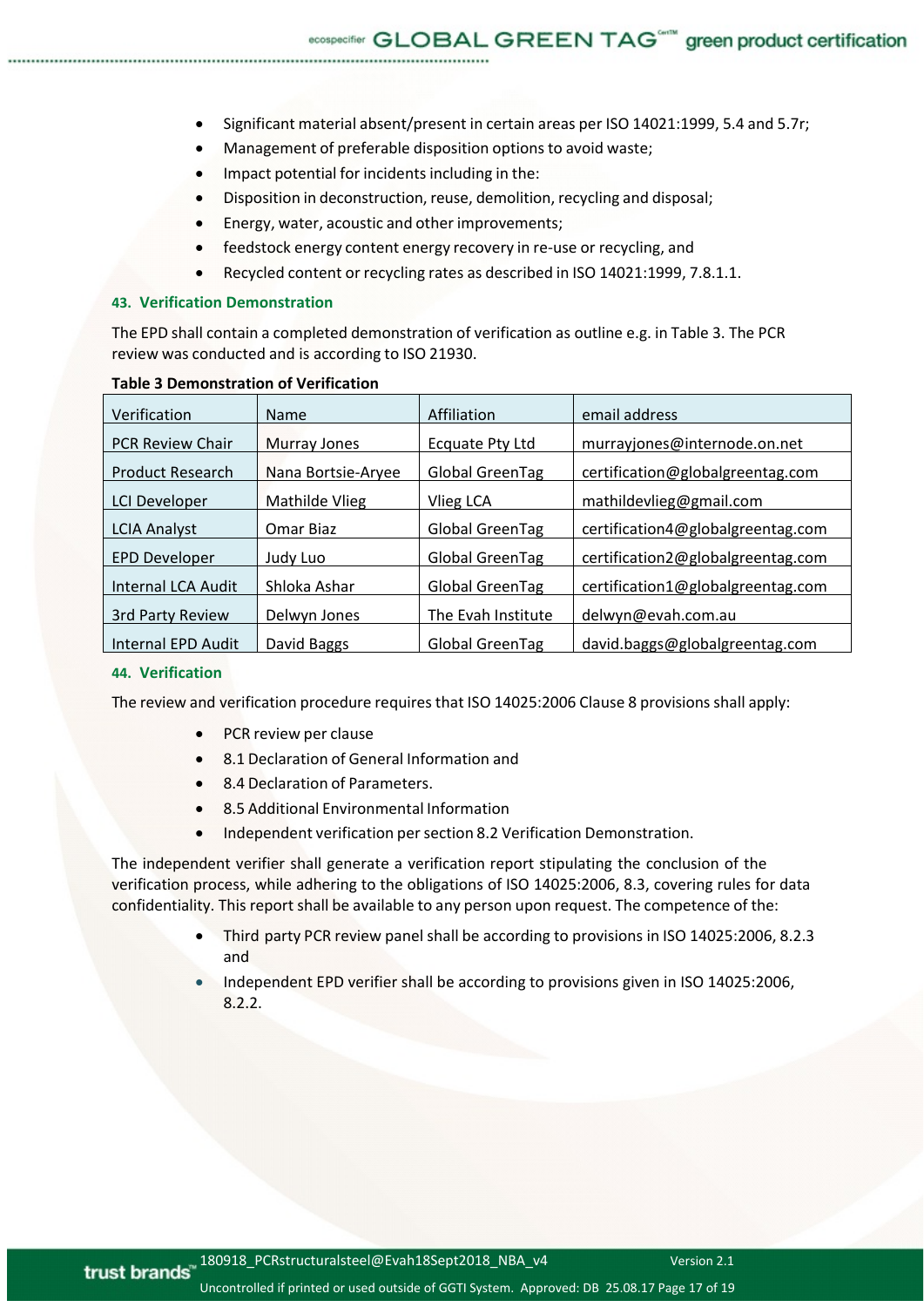#### **Appendix A Normative References**

ISO 6707‐1:2004 Building and civil engineering: Vocabulary Part 1: General terms ISO 9001:2008 Quality Management Systems Requirements ISO 14001:2004 Environmental management systems: Requirements with guidance for use ISO 14004:2004 EMS: General guidelines on principles, systems & support techniques ISO 14015:2001 EMS: Environmental assessment of sites & organizations (EASO) ISO 14020:2000 Environmental labels & declarations — General principles ISO 14024:2009 Environmental labels & declarations ‐‐ Type I Principles & procedures ISO 14025:2006 Environmental labelling & declarations Type III EPDs Principles & procedures ISO 14031:1999 EM: Environmental performance evaluation: Guidelines ISO 14040:2006 EM: Life cycle assessment (LCA): Principles & framework ISO 14044:2006 EM: LCA: Requirement & guideline for data review: LCI; LCIA, Interpretation results ISO 14050:2009 Environmental management: Vocabulary ISO 14064:2006 EM: Greenhouse Gases: Organisation & Project reporting, Validation & verification ISO 15392:2008 Sustainability in building construction General principles ISO 15686‐1:2011 Buildings & constructed assets Service life planning Part 1: General principles ISO 15686‐2:2012 Buildings & constructed assets Service life (SL) planning Part 2: prediction ISO 15686‐8:2008 Buildings & constructed assets SL planning Part 8: Reference & estimation ISO 21929‐1:2011 Sustainability in building construction Sustainability indicators Part 1: Framework ISO 21930:2007 Sustainability in building construction: Environmental declaration of building products ISO 21931‐1:2010 Sustainability in building construction Framework for methods of assessment for environmental performance of construction works Part 1: Buildings ISO 21932:2013 Sustainability in buildings and civil engineering works ‐‐ A review of terminology

EN 15804: 2012: Sustainability of construction works, Environmental product declarations, European Committee for Standardisation (CEN)

EN 15643‐1: 2011: Sustainability of construction works ‐ Sustainability assessment of buildings – Part 1 general framework, CEN

EN 15643‐2: 2011: Sustainability of construction works ‐ Sustainability assessment of buildings – Part 2 framework for assessment of environmental performance, CEN

EN15978 ‐ 2011: Sustainability of construction works ‐ Assessment of environmental performance of buildings ‐ Calculation method, European Committee for Standardisation, CEN

CENT/TR 15941 ‐ 2010: Sustainability of construction works – Environmental Product Declarations‐ Methodology for the selection of generic data, CEN

CENT/TR 15942 ‐ 2014: Sustainability of construction works ‐ Environmental Product Declarations‐ Communication formats: business to business, CEN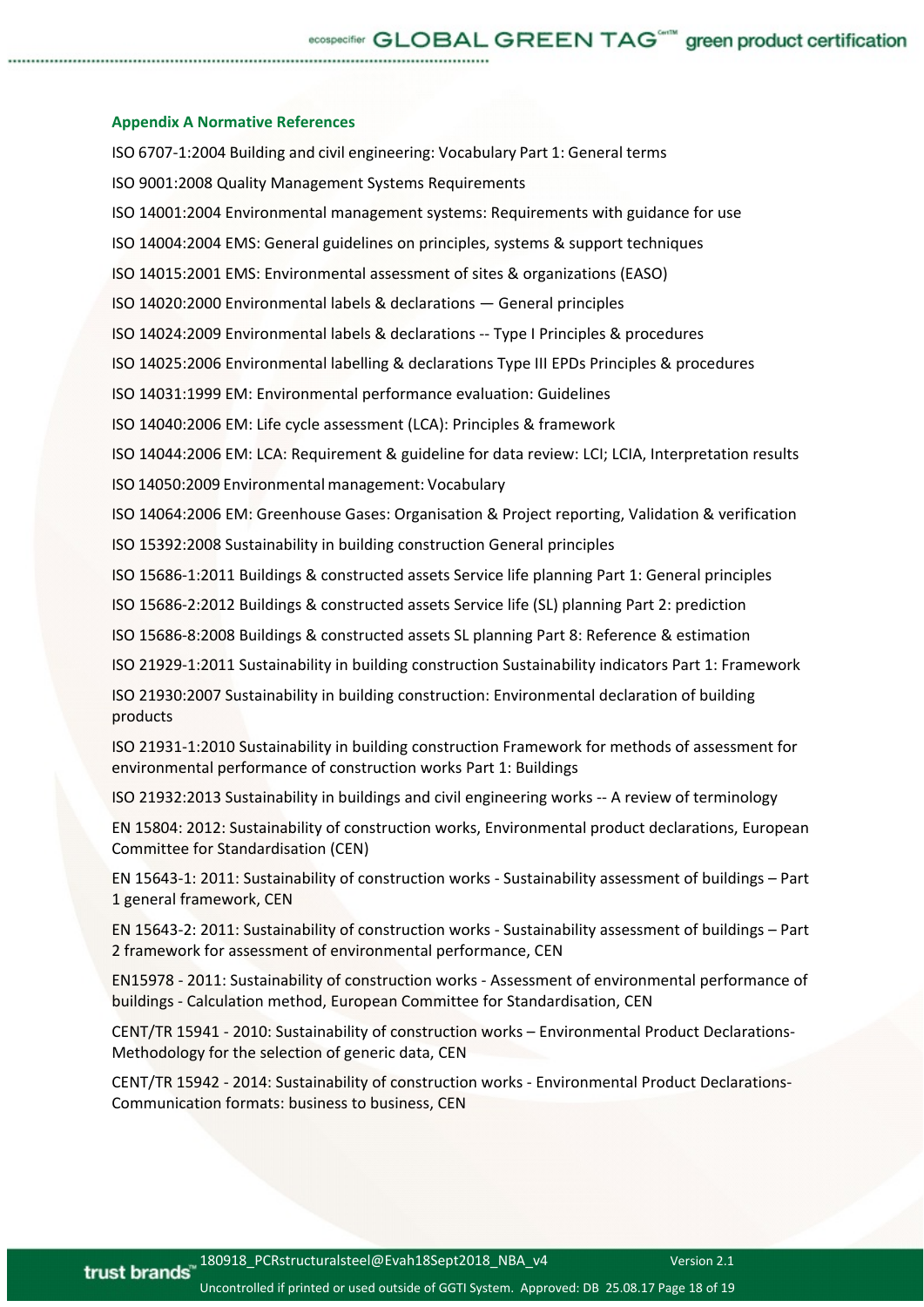# **Appendix B General References**

Australian & New Zealand (ANZECC) Guidelines For Fresh & Marine Water Quality (2000) http://www.environment.gov.au/water/quality/national-water-quality-management-strategy

Basel Convention (2011) Control of Transboundary Movement of Hazardous Waste & Disposal http://www.basel.int/portals/4/basel%20convention/docs/text/baselconventiontext‐e.pdf

Boustead (2014) Model 6 LCI database http://www.boustead‐consulting.co.uk/publicat.htm USA & UK

EcoInvent (2014) LCI Model 3 database http://www.ecoinvent.ch/ EcoInvent, Switzerland

Evah (2015) LCA Tools, Databases & Methodology at http://www.evah.com.au/tools.html

Franklin Associates (2014) US LCI Database http://www.fal.com/index.html Eastern Research Group US

GreenTag™ Certification (2015)

http://www2.ecospecifier.org/services\_offered/greentag\_certification

GreenTag™ (2015) Product Category Rules http://www.globalgreentag.com/greentag‐epd‐program

Jones D., Mitchell. P. & Watson P. (2004) LCI Database for Australian Commercial Building Material: Report 2001‐006‐B‐15, Sustainable Built Assets, CRC for Construction Innovation

Jones D.G et al. (2009) Chapter 3: Material Environmental LCA in Newton P et al., (eds) Technology, Design & Process Innovation in the Built Environment, Taylor & Francis, UK

IBISWorld (2014) Market Research, http://www.ibisworld.com.au/ IBISWorld Australia

International Energy Agency (2014) Energy Statistics http://www.iea.org/countries/membercountries/

Plastics Europe (2014) Portal http://www.plasticseurope.org/plastics-sustainability/eco-profiles.aspx

Pre (2014) SimaPro 8 Software, The Netherlands http://www.pre-sustainability.com/simapromanuals

Myhre et al, 2013, Anthropogenic and Natural Radiative Forcing Chapter 8 in Stocker et al (eds.) Climate Change 2013, AR5 of the IPCC, Cambridge U Press UK. http://www.ipcc.ch/report/ar5/wg1/

Roache S. K. (2012) IMF Report WP/12/115 China's Impact on World Commodity Markets http://www.imf.org/external/pubs/ft/wp/2012/wp12115.pdf International Monetary Fund

UNEP (2014) Persistent Organic Pollutants http://www.chem.unep.ch/pops/ The UN

USLCI (2014) Life‐Cycle Inventory Database https://www.lcacommons.gov/nrel/search, USA

U.S. Geological Survey National Minerals http://minerals.usgs.gov/minerals/pubs/country/ USA

US EPA (2014) Database of Sources of Environmental Releases of Dioxin like Compounds in U.S http://cfpub.epa.gov/ncea/cfm/recordisplay.cfm?deid=20797 p 1‐38, 6‐9, USA.